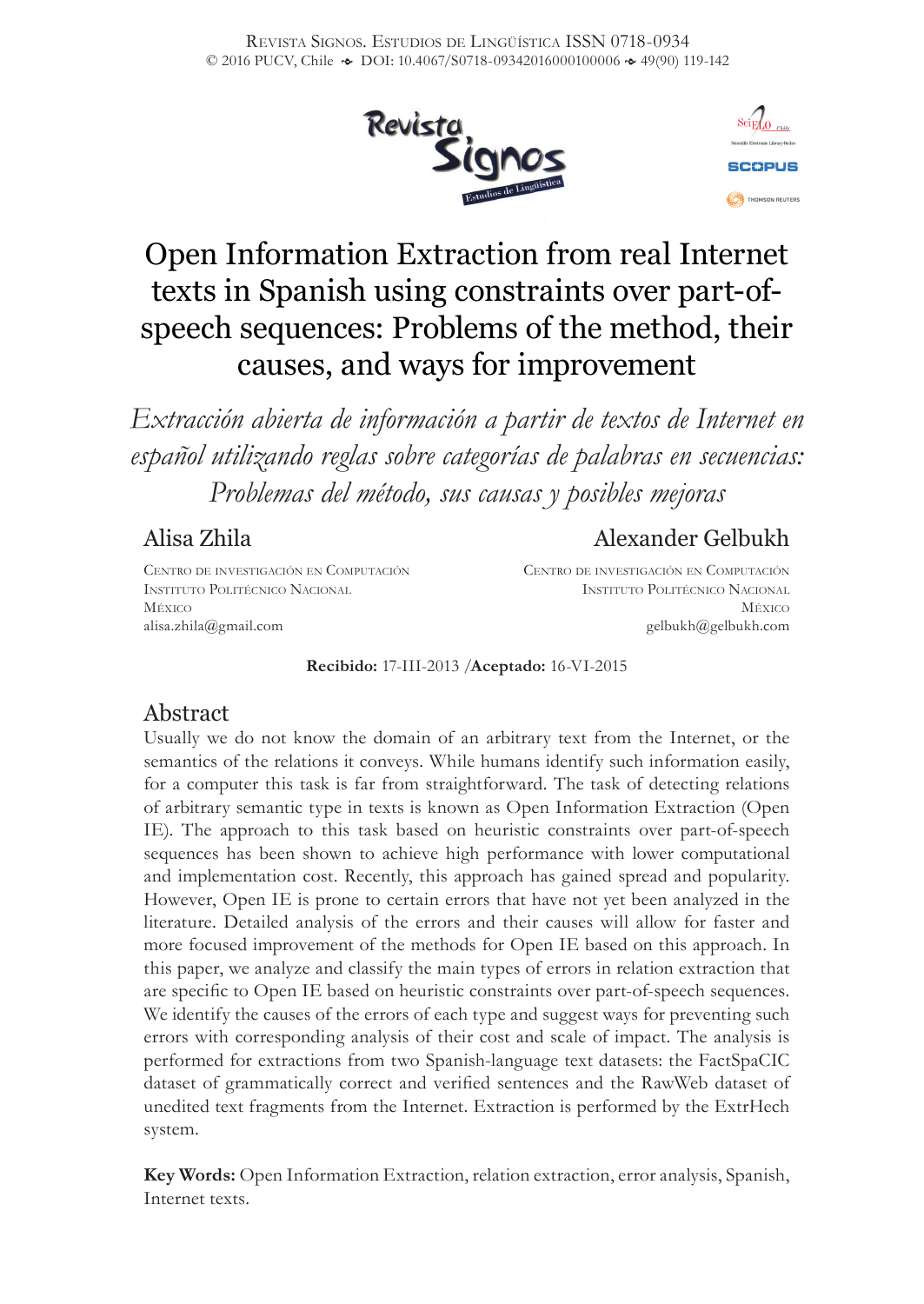#### Resumen

Usualmente, el dominio de un texto arbitrario en Internet se desconoce, así como la semántica de las relaciones que transmite. Mientras que los humanos identifican fácilmente esta información, para una máquina esta tarea está lejos de ser sencilla. La tarea de detectar las relaciones semánticamente arbitrarias en el texto, se conoce como extracción abierta de información *(Open Information Extraction).* El método para esta tarea basado en reglas heurísticas sobre secuencias de etiquetas de categorías gramaticales de palabras ha demostrado un alto rendimiento con un bajo costo computacional. A pesar de la amplia popularidad de tal enfoque, es propenso a ciertos errores son específicos de este enfoque. Tales errores no han sido analizados en la literatura. En este trabajo, analizamos y clasificamos los principales tipos de errores en la extracción de información. Estos son específicos para el enfoque basado en reglas heurísticas sobre secuencias de etiquetas de categorías gramaticales de palabras. También identificamos las causas para cada tipo de error y sugerimos posibles soluciones, con un correspondiente análisis de su costo y la magnitud del impacto. Hemos realizado el análisis de extracciones a partir de dos conjuntos de textos en español: FactSpaCIC, un conjunto de oraciones gramaticalmente correctas y verificadas, y RawWeb, un conjunto de fragmentos de texto procedentes de Internet sin corrección alguna. La extracción se llevó a cabo con el sistema ExtrHech.

**Palabras Clave:** Extracción abierta de información, extracción de relaciones, análisis de errores, español, textos en el Internet.

## **INTRODUCTION**

The amount of textual information on the World Wide Web is constantly increasing. In order to make use of this colossal and growing resource, there is a need to process this information automatically and to convert it into a structured form that allows for its convenient use. The task of automatic extraction of information from texts and its conversion into a structured form is called Information Extraction (IE).

Traditional approaches to IE assume that texts are searched for information of a predefined type. For example, an IE system could be targeted at extraction of all instances that satisfy the relation <COMPANY 1; AQUIRED; COMPANY 2>, as in <CT Corp; bought; a 40 percent stake in Carrefour's Indonesian unit>. This is achieved by training the IE system on a large corpus manually annotated for a specific relation and its possible arguments by human annotators (Kim & Moldovan, 1993; Riloff, 1996; Soderland, 1999). Although this approach might be efficient for certain target relations, it requires very expensive resources for training and, more importantly, does not scale to a much larger corpus such as the Web, where the number of possible relations is very large or where target relations cannot be specified beforehand.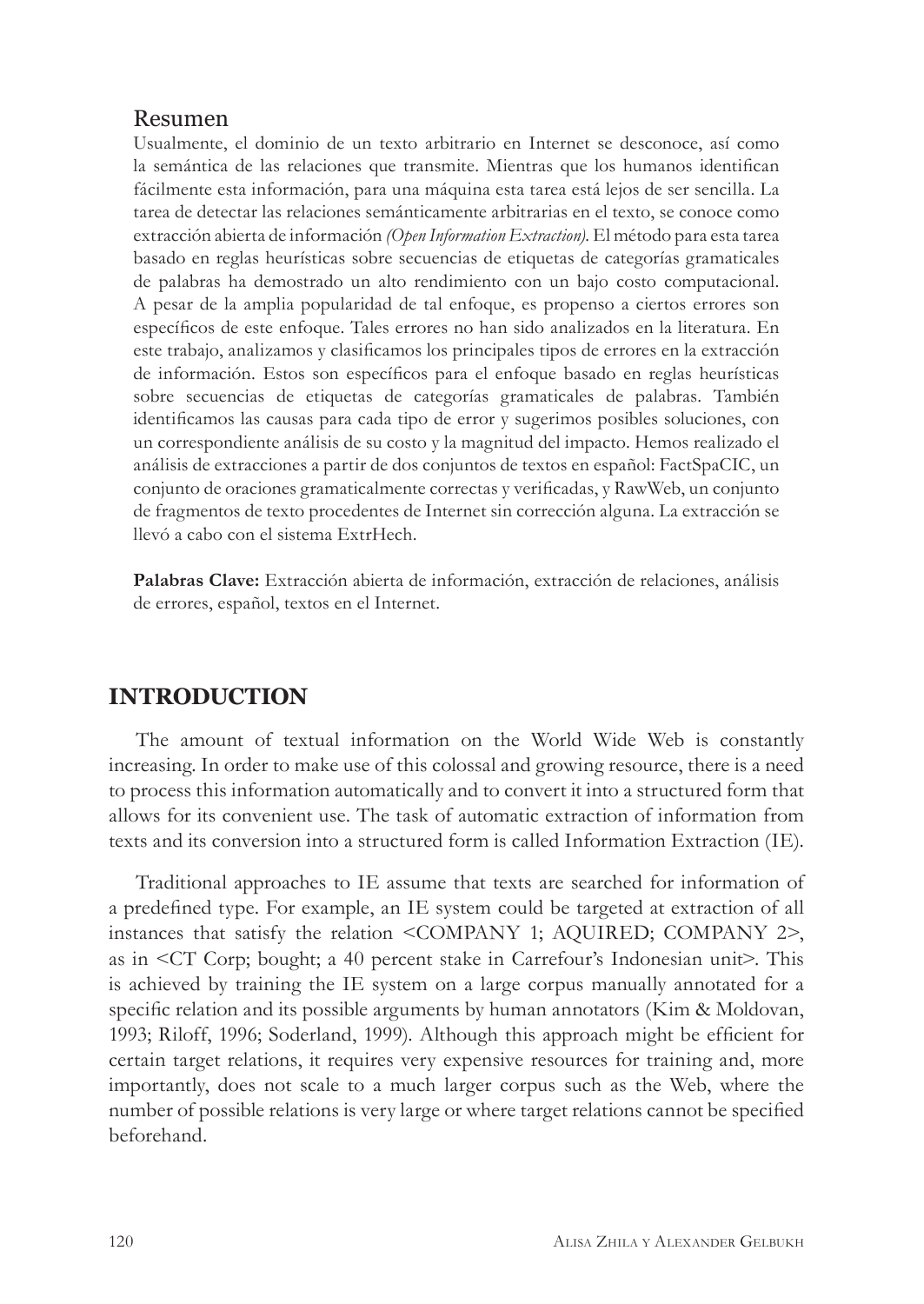Open Information Extraction (Open IE) overcomes these restrictions and thus can be used to extract arbitrary information from texts without requiring specification of a target relation or its possible arguments. In Open IE, a unit of extracted information is presented as a 'relation tuple,' most commonly a triple <Argument 1; Relation; Argument 2>. For example, a relation tuple corresponding to the phrase '*Benito Juárez nació en San Pablo Guelatao, Oaxaca*' ('Benito Juárez was born in San Pablo Guelatao, Oaxaca') is <*Benito Juárez; nació en; San Pablo Guelatao, Oaxaca*>. An entire tuple can be also referred to as a relation, although it is more common to speak about a relation and its arguments.

In Open IE, the range of extracted information is not restricted by a predefined vocabulary or list of relations, as is the case with the traditional IE. This is achieved by automatic identification of so-called relation phrases-phrases that convey relations between entities in a sentence (Banko, Cafarella, Soderland, Broadhead & Etzioni, 2007). This makes Open IE suitable for automatic processing of Web texts.

In addition, web-scale text processing requires high-speed performance to cope with the huge amount of texts in the Web. Within Open IE, this is achieved by employing various heuristics in the form of constraints based on rules over parts-ofspeech (POS) tags (Fader, Soderland & Etzioni, 2011; Zhila & Gelbukh, 2013).

This approach to information extraction attracts significant attention due to its high potential in multilingual applications, since the only language preprocessing required for it is POS-tagging, which is often more reliable and is available for a greater number of languages than, for example, syntactic parsers (Zhila & Gelbukh, 2013).

The requirement of high processing speed implies that the extraction rules should be sufficiently simple and general to allow for fast application and processing. This, however, inevitably leads to errors and imprecisions specific to this approach. Though Fader et al. (2011) mentioned this issue, no detailed study of the errors has been reported so far. Such analysis, without doubt, would accelerate and focus the improvement of the methods based on this approach to Open IE.

In this paper, we give extensive analysis and classification of errors in relation extraction that are specific to Open IE based on POS tagging and syntactic constraints. The analysis is performed for extractions from texts in the Spanish language. The experiments were conducted for two datasets: FactSpaCIC, a dataset of grammatically correct sentences collected from school textbooks (Aguilar, 2012), and RawWeb, a dataset of sentences randomly collected directly from the Web without any preprocessing except language detection (Horn, Zhila, Gelbukh & Lex, 2013). In the experiments, extraction was performed using ExtrHech, a state-of-the-art Open IE system for Spanish that implements an extraction method following the approach based on constraints over POS-tag sequences.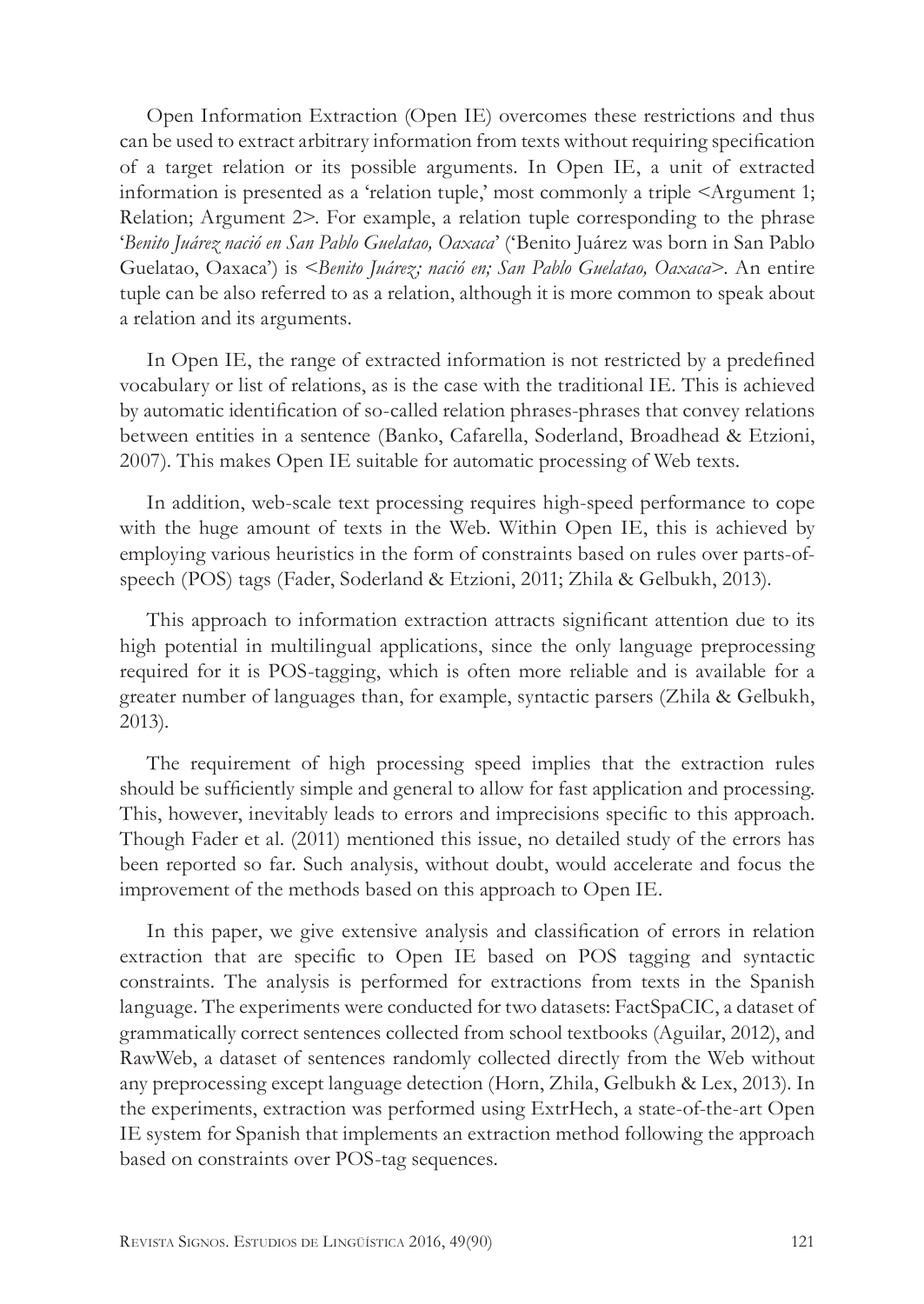We classify the errors into four groups, as well as analyze and describe the causes of these errors. These causes are grouped into eleven classes basing on their nature. For each class, we suggest a solution. Further, we analyze to what extent each class affects information extraction and suggest the optimal strategies for improvement of methods for Open IE based on rules over POS-tag sequences.

The paper is organized as follows. In Section 1, we overview different approaches to Open IE and formulate the problem addressed in this paper. In Section 2, we describe the formal grammar expressions used for relation extraction from texts in Spanish language. In Section 3, we present the tools and datasets used in our work. We describe ExtrHech, an Open IE system for Spanish, the datasets used, and our evaluation methodology. In Section 4, we analyze the errors in information extraction and introduce the classification of the types of errors in Open IE. In Section 5, we describe issues and problems that cause those errors, and suggest solutions to these problems. In Section 6, we give further analysis and discussion. We show that improvement of different issues affects the output to a larger or smaller extent, and the cost of the improvement also varies. We propose solutions that would produce higher performance improvement at a lower cost. Finally, in Section 7 we draw conclusions and outline future work.

## **1. Related work and problem statement**

Automatic information extraction is an important stage of text processing that embraces detection of potentially useful and informative fragments of text and their extraction in a structured or semi-structured form. Open IE is the task of extracting arbitrary relations with their corresponding arguments from text.

The task was defined by Etzioni, Banko, Soderland and Weld (2008), who proposed an approach to it based on semi-supervised learning of relation patterns. This approach was explored and implemented in such systems as TextRunner (Banko et al., 2007), WOEpos and WOEparse (Wu & Weld, 2010), and OLLIE (Mausam, Schmitz, Bart, Soderlund & Etzioni, 2012). Their drawback is frequent incoherent or uninformative extractions.

Another category comprises Open IE methods based on relation extraction heuristics or rules. According to the classification of Open IE methods given by Gamallo (2014), it can be divided into two sub-categories. Methods of the first subcategory apply rules over deep syntactic parsing: ClausIE (Del Corro & Gemulla, 2013), CSD-IE (Bast & Haussmann, 2013), KrakeN (Akbik & Loser, 2012), DepOE (Gamallo, García & Fernández-Lanza, 2012), and FES (Aguilar, 2012). These methods are prone to slow performance (Aguilar, 2012), are less robust to grammar errors in texts due to the nature of automatic syntactic parsing, and their implementation is not easily available for many languages -again, due to the limited availability of syntactic parsers, especially for commercial use.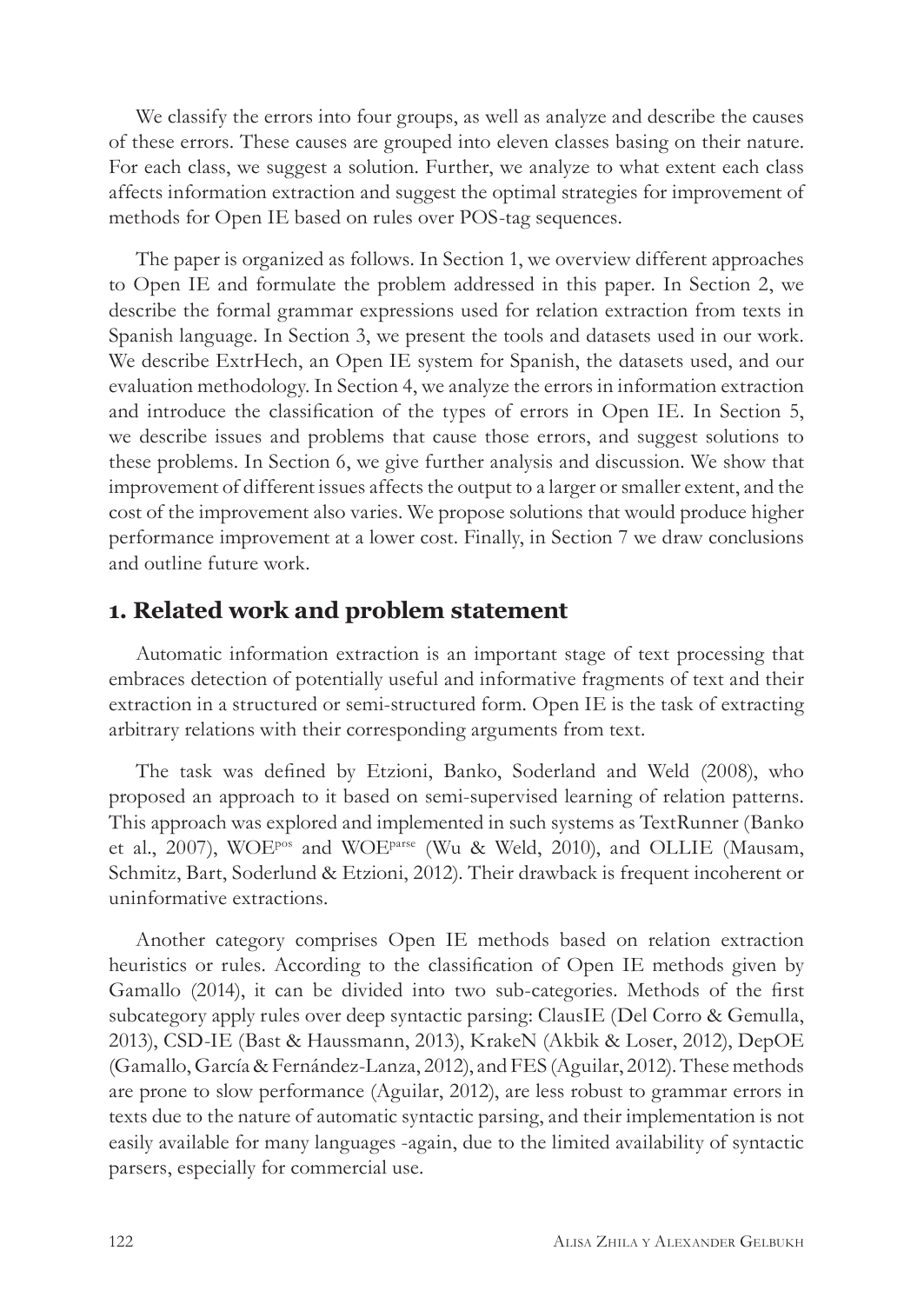Methods of the other subcategory rely on rules over POS tags, such as those used in ReVerb (Fader et al., 2011), ExtrHech (Zhila & Gelbukh, 2014), and LSOE (Castella Xavier, Souza & Strube de Lima, 2013). The POS tag-based approach has been shown to be very promising in terms of speed, ease of implementation, and portability to other languages (Zhila & Gelbukh, 2013). This makes it appropriate for information extraction on the Web scale.

Although fast and robust, the systems based on rules over POS-tag sequences are not error-free. Fader et al. (2011) showed that, although the ReVerb Open IE system for English achieves good precision and usually avoids incoherent extractions that are typical for the systems of the former subcategory, it still generates at least 20% of erroneous extractions.1

Fader et al. (2011) also attempted to describe the errors present in extractions generated by their system. However, as we show in Sections 4 and 5, their analysis was superficial: they do not distinguish between errors and their causes and do not provide any exhaustive classification of errors.

In this paper, we present a detailed analysis of types of errors along with their causes and possible ways of correction for Open IE for Spanish. We classify the errors into those caused by the rule-based nature of the approach, the POS tagging at the preprocessing stage, the diversity of style and level of grammaticality of texts found in the Internet, and to the implementation of the system. A clear vision of the types of errors and their causes will allow faster and more focused improvement of the method. It will also clarify performance boundaries for POS tag-based methods for Open IE, and show what improvements are achievable without using the costly deep syntactic parsing.

## **2. Grammar formalisms for Information Extraction**

The heuristic or rule based approach to Open IE detects a relation in a text in two steps: first, a relation phrase, which is assumed to convey a binary relation, is detected; then a pair of relation arguments is found. The first argument is considered an agent of the relation, and the second, a general object of the relation.

In our formalism, a relation phrase is limited to be either a single verb (e.g., *estudia 'studies')* or a verb immediately followed by dependent words until a preposition (e.g., *atrae la atención de* 'attracts attention of' or *nació en* 'was born in') optionally followed by infinitive (e.g., *sirven bien para acentuar '*serve well to emphasize'). The corresponding formal grammar expression for a verb phrase is:

(1) VREL  $\rightarrow$  V (W\* P)?

where the question mark indicates that the expression in parentheses is optional and the asterisk indicates zero or more occurrences. The variable V stands for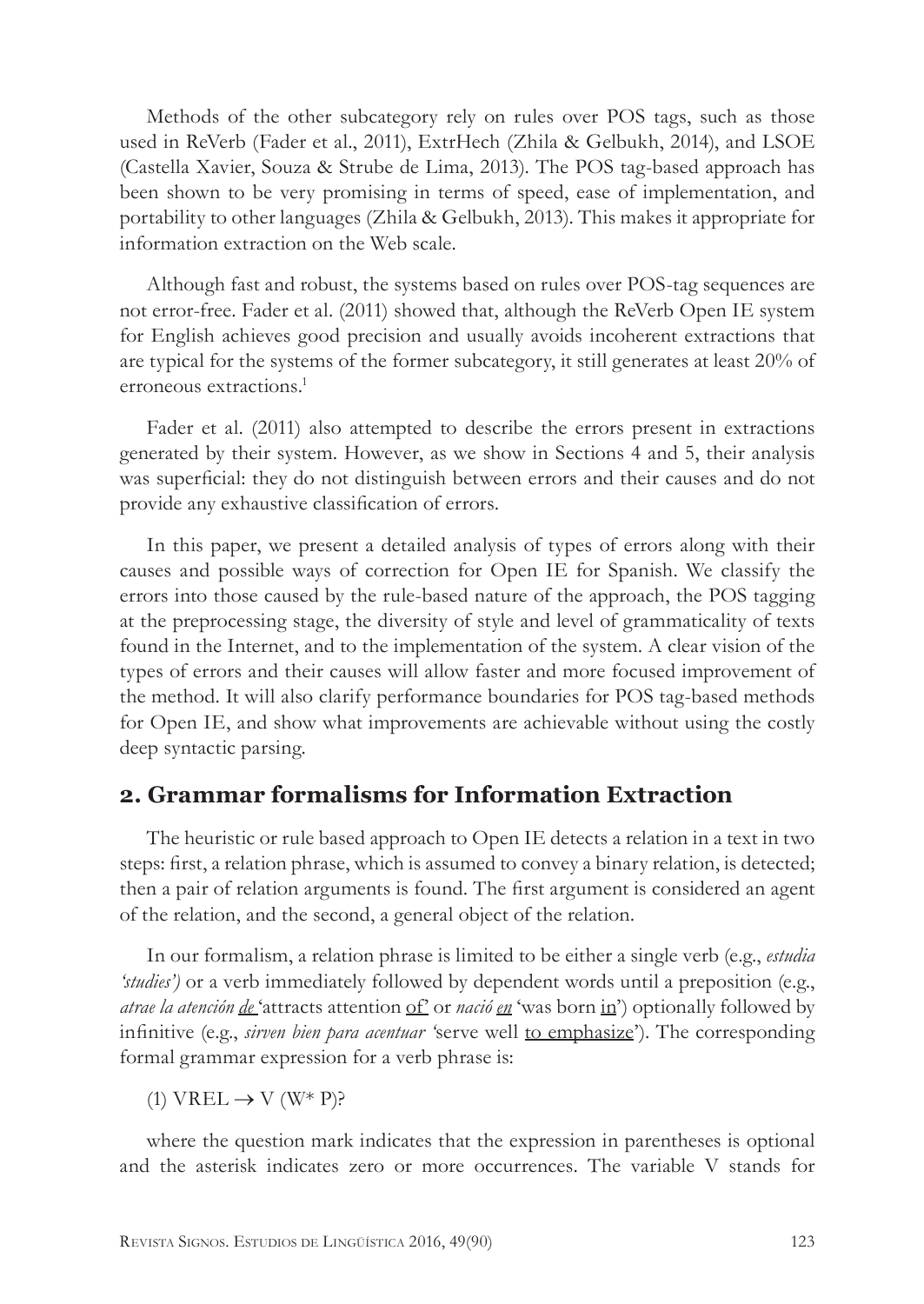either a verb optionally preceded by a reflexive pronoun (e.g., *se caracterizaron* 'were characterized') or a participle (e.g., *relacionadas* 'related'); *W* stands for a noun, an adjective, an adverb, a pronoun, or an article; *P* stands for a preposition optionally followed by an infinitive.

Note that with this definition, a relation phrase is not equivalent to a verb, a phrasal verb, a phraseological unit, or the grammatical predicate of a sentence. The heuristics works in a majority of cases, yet extracted phrases might not correspond to a syntactic unit of the text.

Another rule of our formal grammar describes noun phrases:

 $(2) NP \rightarrow N (PREP N)$ ?

where *N stands for a noun optionally preceded by a determiner (e.g., los gobernantes '*the governors'), an adjective (e.g., *los primeros homínidos 'the* first hominids'), a number (e.g., *3.5 millones '*3.5 million'), or their combination. The noun can optionally be followed by a single adjective (e.g., *el epíteto heroico '*heroic epithet'), a single participle (e.g., *las fuentes consultadas 'the* consulted sources'), or both (e.g., *los documentos escritos antiguos 'the* ancient written documents'). *PREP stands for a single preposition (e.g., de 'of'). In our grammar, a noun phrase can be either a single noun with optional modifiers (e.g.,* e*l pueblo griego '*the Greek people') or a noun with optional modifiers followed by a dependent prepositional phrase that consists of a preposition and another noun with its corresponding optional modifiers (e.g., *la historia de la civilización romana '*the history of Roman civilization').

To extend the coverage of our grammar, we use a rule for coordinating conjunctions:

(3)  $COORD \rightarrow Y$  | COMMA Y?

where a bar denotes a choice of a variant; Y stands for a coordinator (e.g., *y* 'and', o 'or', *pero* 'but'), and COMMA stands for a comma. A coordinating conjunction can be either a coordinator or a single comma optionally followed by a coordinator (e.g., ',\_y', ',\_and').

We also use a relative pronoun rule:

#### $QUE \rightarrow PR$

where *PR* stands for a relative pronoun (e.g., *que* 'that', *cual* 'which', etc.); this rule is used for resolution of relative clauses; see Section 3.1.

These simple rules are implemented in ExtrHech system in the form of regular expressions over sequences of POS tags for Spanish language.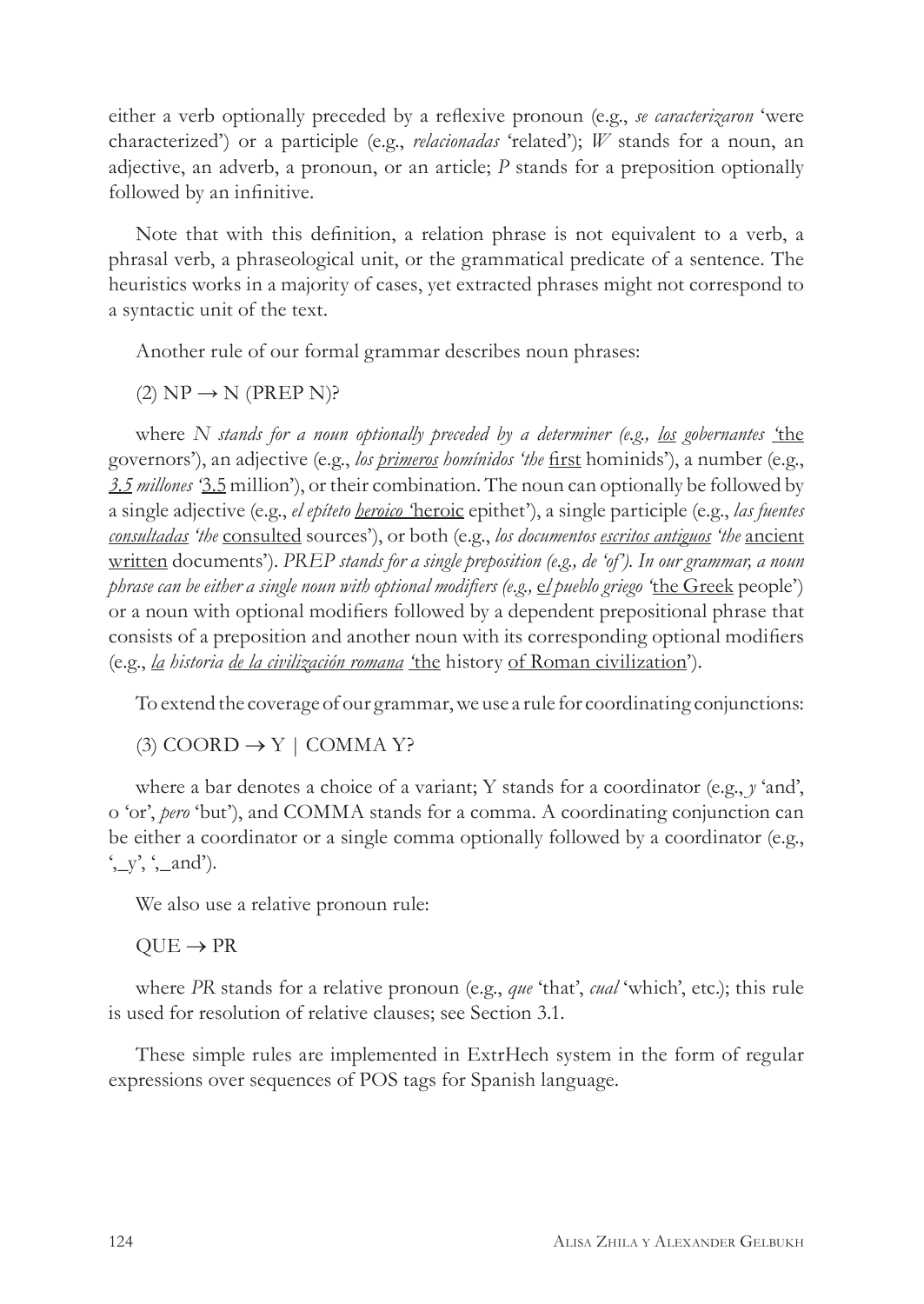# **3. Tools and datasets**

## *3.1. ExtrHech, an Open IE system for Spanish*

In this section we give implementation details of ExtrHech<sup>2</sup>, an Open IE system for Spanish based on constraints over POS-tag sequences. Its processing pipeline is shown in Figure 1.



**Figure 1.** Processing pipeline of ExtrHech.

The system takes a POS-tagged text as input. For POS-tagging, we use Freeling-2.2 (Padró, Collado, Reese, Lloberes & Castellón, 2010), which employs the EAGLES POS tagset for Spanish. An example of a POS-tagged sentence is given in Table 1, where the first row shows the words as they appear in the sentence, the second row shows lemmatized forms of the words, and the third row shows the corresponding POS tags from EAGLES POS tagset.

**Table 1.** Example of a sentence POS-tagged by Freeling-2.2. ("The Arabic numbering system comes from India").

| Word    |        | . .<br>numeración | arabıga | procede  | de                 | India          |    |
|---------|--------|-------------------|---------|----------|--------------------|----------------|----|
| Lemma   | El     | numeracion        | arabigo | proceder | de                 | 1nd1a          |    |
| POS tag | DA0FS0 | NCFS000           | AO0FS0  | VMIP3S0  | SPS <sub>0</sub> C | <b>NP00000</b> | Fr |

Freeling-2.2 requires the Spanish language input to be encoded in the ISO encoding. Nevertheless, texts from Internet are encoded in different encodings. In the RawWeb dataset described in Section 3.2, the majority of texts extracted from the Internet are encoded in UTF-8. We use an extra preprocessing step to convert UTF-8 texts into ISO.

ExtrHech performs sentence-by-sentence processing. Given a sentence, it first searches for a verb phrase that matches a regular expression (1) described in Section 2. In the current version, ExtrHech chooses the longest match. Next, it looks to the left of the verb phrase for a noun phrase that could be the first argument of the relation. In case of success, it searches to the right of the verb phrase for a second argument. The patterns for noun phrases are implemented in the form of the regular expression (2) from Section 2.

Additionally, if a noun is followed by a participle clause that ends in another noun, the participle phrase is also converted into a relation tuple. Consider the following sentence: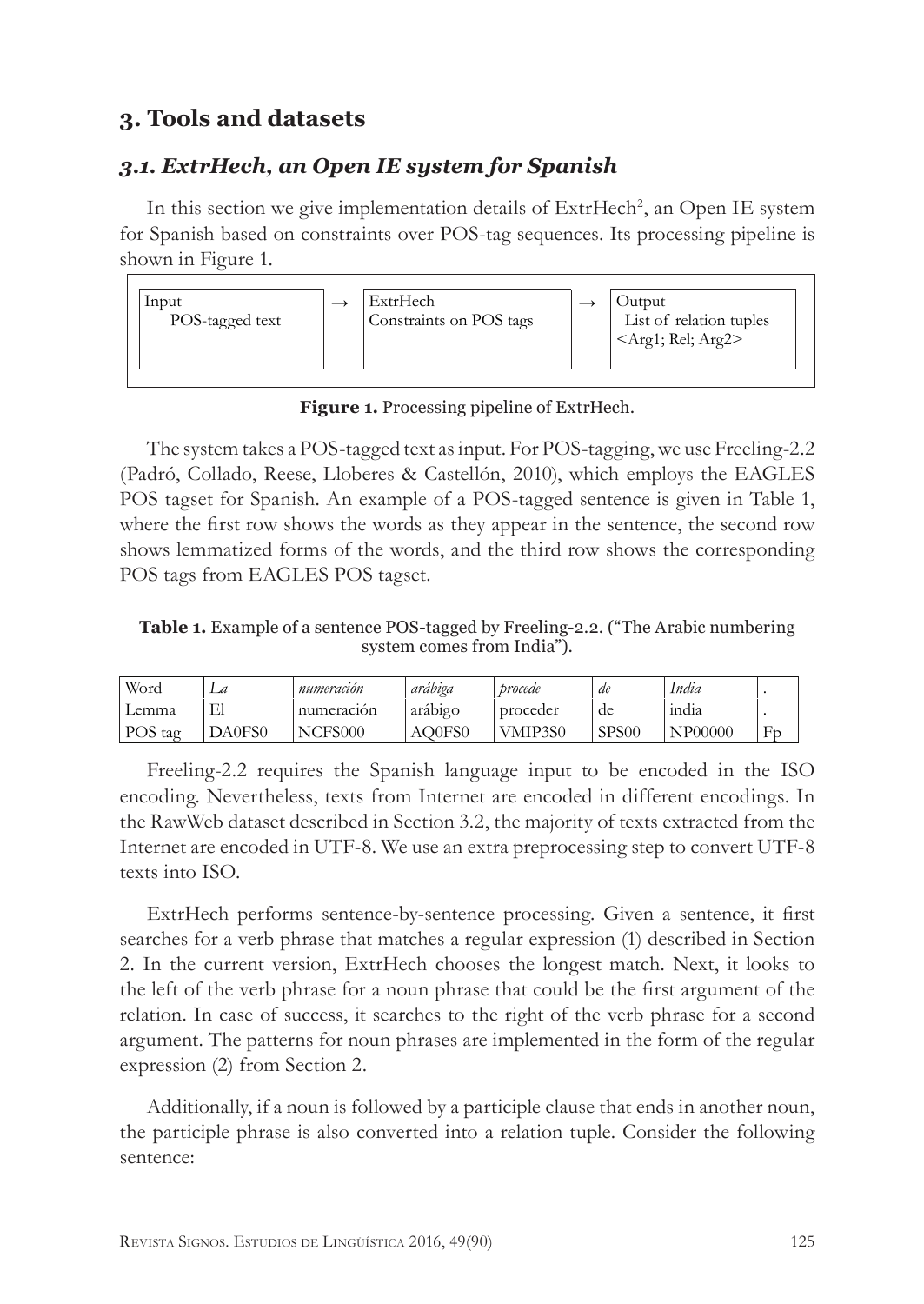*Los egipcios se caracterizaron por sus creencias relacionadas con la muerte.* ('The Egyptians were characterized by their beliefs related with (the) death.'3)

ExtrHech generates two relation tuples:

<Arg1 = *Los egipcios*; Rel = *se caracterizaron por*; Arg2 = *sus creencias*>

<Arg1 = *sus creencias*; Rel = *relacionadas con*; Arg2 = *la muerte*>,

the first one corresponding to the main verb of the sentence and the other one to the participle clause.

ExtrHech processes coordinating conjunctions for verb relations and noun phrase arguments with a rule implemented according to the expression (3). For example:

*La civilización China nos heredó el papel, la pólvora y la brújula.*

('The Chinese civilization gave us (the) paper, (the) powder, and (the) compass.'3 )

Resolution of the coordinating conjunctions results in extraction of three tuples:

<Arg1= *La civilización China*; Rel = *nos heredó*; Arg2 = *el papel*>

<Arg1= *La civilización China*; Rel = *nos heredó*; Arg2 = *la pólvora*>

<Arg1 = *La civilización China*; Rel = *nos heredó*; Arg2 = *la brújula*>

Relations are also extracted from relative clauses that are detected by a rule corresponding to the expression (4). A relative pronoun (e.g., *que, cual*, etc.) is discarded, and the left argument of the relation tuple is looked for to the left of the relative pronoun. For instance:

*Los primeros griegos se organizaron en grupos que tenían lazos familiares*.

('The first Greeks were organized in groups that had family relations.')

two relations are detected:

$$
\langle \text{Arg1} = \text{Los primeros griegos}; \text{Rel} = \text{se organizaron en}; \text{Arg2} = \text{grupos},
$$

$$
\langle Arg1 = \text{grapos}; Rel = \text{tenian}; Arg2 = \text{lazys families} \rangle,
$$

the first one being detected in the main clause and the second one, in the relative clause. For Spanish language, the current version is adjusted to the EAGLES POS tagset to treat properly reflexive pronouns for verb phrases.

The current version of ExtrHech has various limitations. It does not resolve anaphora, zero subject construction, and free or inverse word order, such as (Indirect)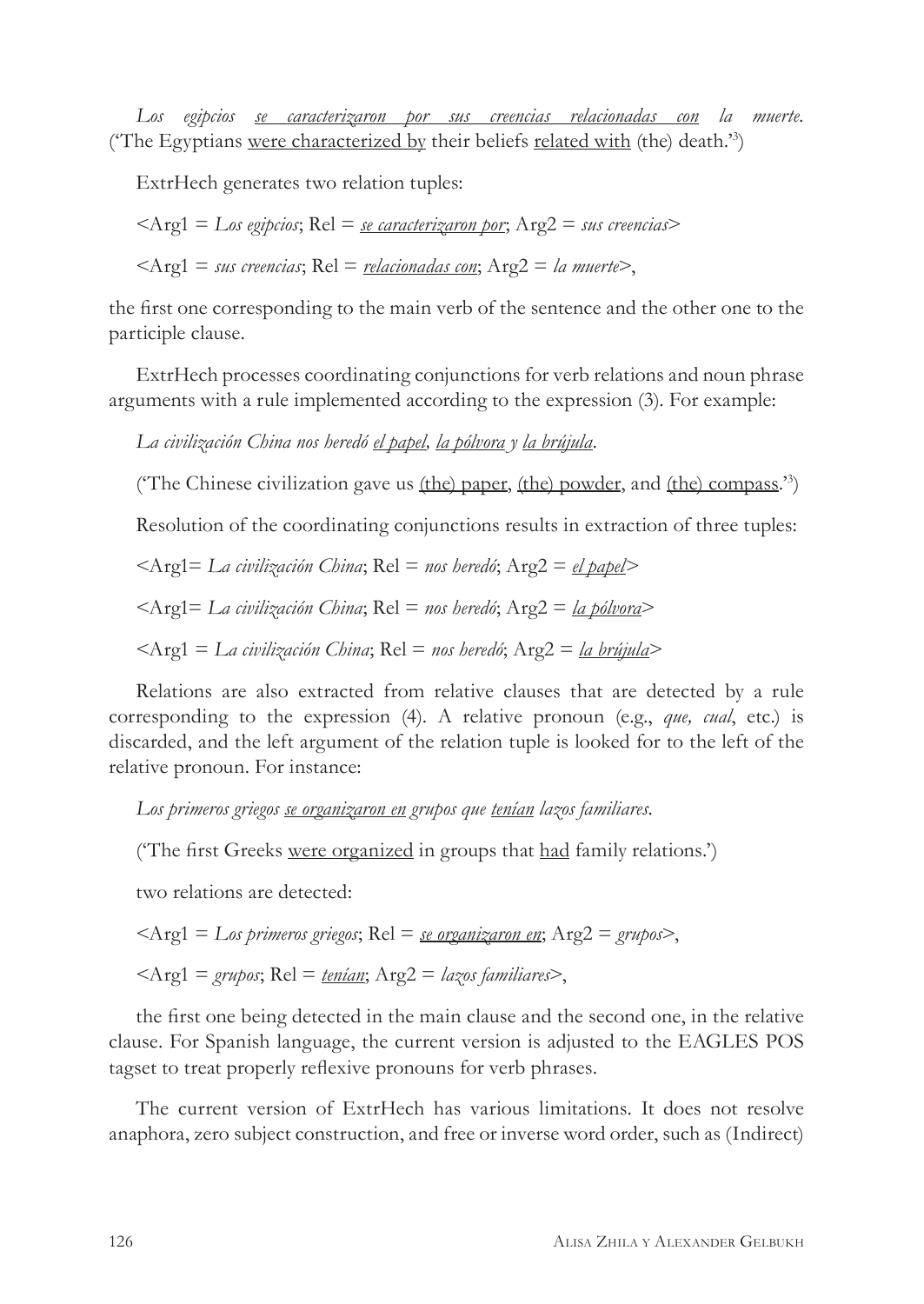Object–Verb–Subject instead of Subject–Verb–(Indirect)Object, which can occur in Spanish. The inverse order-related limitation and a possible solution are discussed in Sections 5 and 6.

Zhila and Gelbukh (2013) compared performance of ExtrHech with that of systems based on a similar method for English language. Zhila (2014) showed that ExtrHech outperforms other Open IE systems for Spanish, such as DepOE and FES.

#### *3.2. Datasets*

In this paper, we ran ExtrHech on two datasets.4 The first one, FactSpaCIC (Aguilar, 2012), comprises 68 sentences from textbooks for the secondary level school, manually checked and verified to be grammatically and orthographically correct and consistent. The second dataset, RawWeb, consists of 159 sentences<sup>5</sup> randomly extracted from CommonCrawl 2012 (Kirkpatrick, 2011), a corpus of web crawl data composed of over 5 billion web pages. This corpus is the initial source of Web texts in our work. RawWeb contains the sentences in their original form as they were collected from the Internet. According to the judgement of a professional linguist and translator, 36 sentences (22% of the dataset) are grammatically incorrect or incoherent (e.g., *cronista cumple del diego video diego el 10* 'journalist satisfies of diego video diego the 10'), have orthographical errors that hinder understanding, or are formed of just one word. We kept these sentences in the dataset, because they exemplify incoherent textual data that can be encountered as a part of a poorly edited article or social network comment.<sup>6</sup>

The total size of our datasets, 227 sentences, is comparable with the 300–500 sentences used in other similar works (Wu & Weld, 2010; Fader et al., 2011; Mausam et al., 2012).

## *3.3. Evaluation methodology*

Evaluation of the quality of Open IE output is an area where human judgment is necessary (Banko et al., 2007; Fader et al., 2011). Following the widely accepted methodology for evaluation by human annotators, we ran ExtrHech on our two datasets, and then two human judges independently evaluated each extraction as correct or incorrect. The judges were postgraduate students in computer science and natural language processing who qualified for this task. For FactSpaCIC, a dataset of grammatically correct sentences, they agreed on 89% of the extractions, with Cohen's kappa agreement coefficient  $x = 0.52$ , which is considered to be moderate agreement (Landis & Koch, 1977) and is typical for this kind of research (Fader et al., 2011). For the RawWeb dataset of 159 sentences, the judges agreed on 70% of the extractions, with  $x = 0.40$ , which is considered at lower bound of moderate agreement. We defined the number of correct extractions by averaging by the two judges.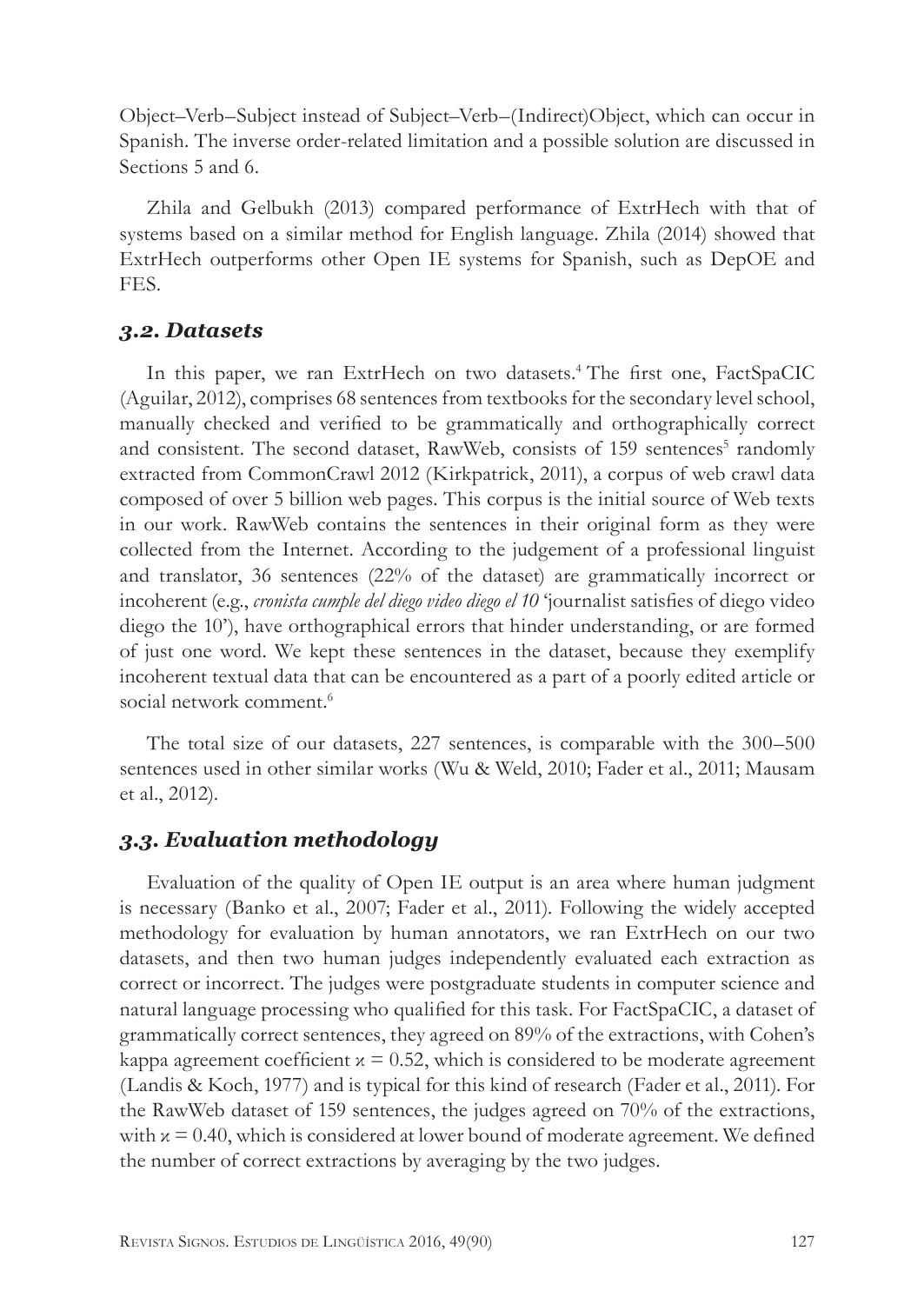## **4. Main types of errors**

The main novelty of our work is the analysis of the errors in Open IE specific to the approach based on heuristic constraints over sequences of POS tags. Apart from a very brief analysis of incorrect extractions in (Fader et al., 2011), where errors are not distinguished from their sources, no detailed study of errors in Open IE and their sources has been reported so far. In this paper, we distinguish between errors and their sources and provide corresponding classifications for both, based on the analysis of errors found in the extractions from the FactSpaCIC and RawWeb datasets.

To build our classification of error types, we start from the only type included in the error analysis in (Fader et al., 2011), namely, 'Correct relation phrase, incorrect arguments.' Then, we add a classification based on the component location of the error in an extracted tuple. We also introduce classes for special cases. This componentbased approach to classification guarantees that the classification is complete, that is, each possible error falls into at least one of the types.

**Incorrect relation phrase.** This type comprises errors resulting in incorrectly detected relation phrase. For example, consider the sentence:

*Louis Botha llevó a cabo numerosas manifestaciones públicas.* ('Louis Botha organized (lit. brought to accomplishment) numerous public manifestations.'3 )

The relation detected in this sentence by ExtrHech is:

<Arg1 = *Louis\_Botha*; Rel = *llevó a*; Arg2 = *cabo numerosas*> (incorrect).

The relation phrase in this extraction is incorrect: it should be "*llevó a cabo"*, i.e., include the noun *cabo* of the idiom *llevar a cabo*, lit. "to bring to accomplishing", which is not supported by the current algorithm. In addition, since a verb relation phrase is the first element of the relation tuple looked for by ExtrHech, incorrect detection of the relation phrase in most of the cases leads to incorrect detection of the arguments. In this example, the second argument should be *numerosas manifestaciones públicas.* 

**Incorrect argument(s).** In this case, at least one of the arguments of the relation tuple is detected incorrectly. For the newspaper article title:

> *Opositor a la guerra de Irak liberado de arresto militar.* ("Opponent of the war of Iraq liberated from military arrest."),

the relation generated by our system is:

<Arg1 = *Irak*; Rel = *liberado de*; Arg2 = *arresto militar*> (incorrect).

The first argument of this extraction *Irak is incorrect, it should be Opositor a la guerra de*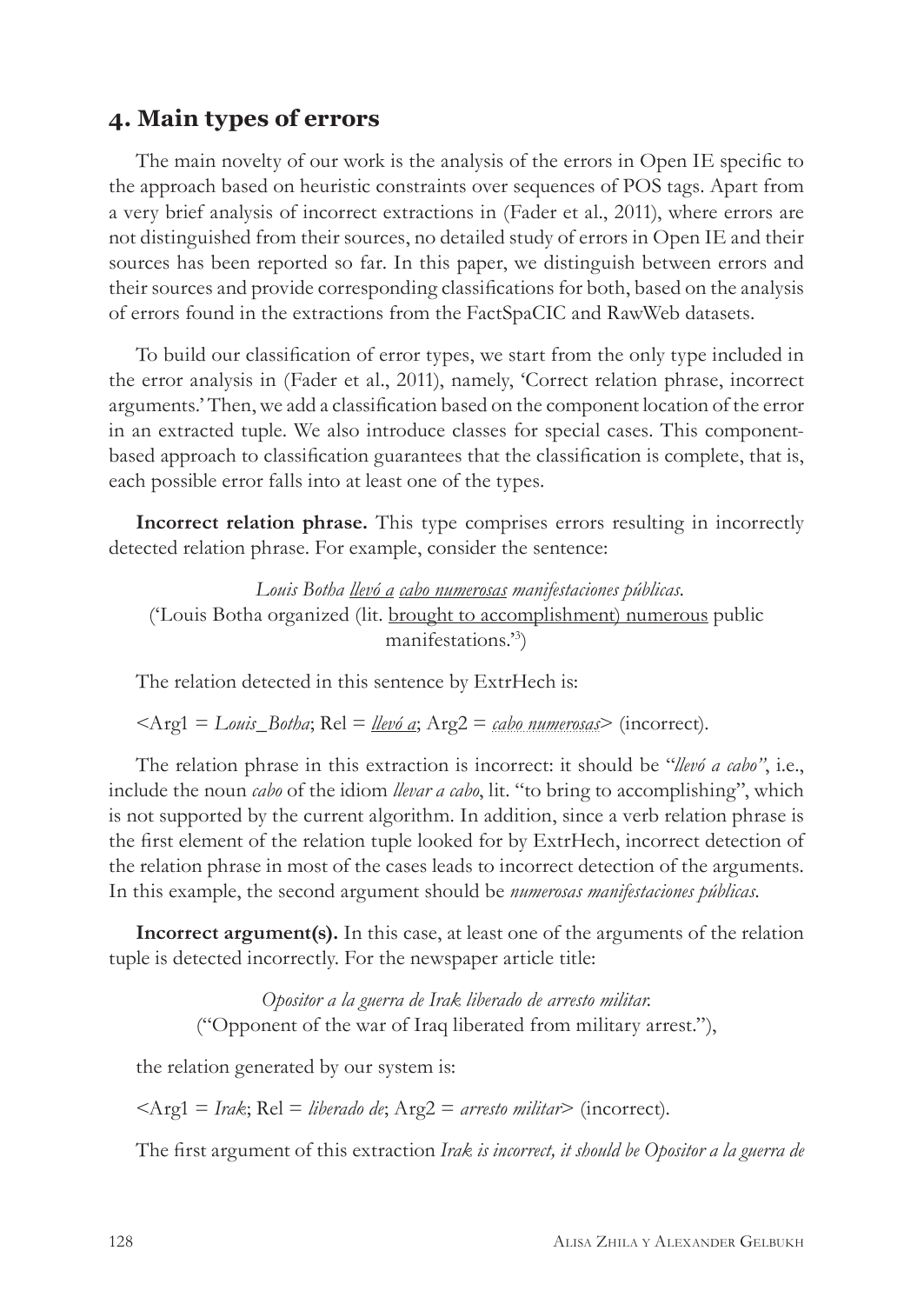*Irak*. In this example, the argument is underspecified (incomplete), i.e., shorter than it should be.

**Correct relation phrase, incorrect argument(s).** This type of errors is introduced to better understand when errors in arguments are not provoked by the reasons causing incorrect relation phrase detection. Consider the sentence:

*Mar*í*a Eva estaba embarazada de dos meses.* ('Maria Eva was pregnant at two months.')

and the corresponding extraction:

<Arg1= *Mar*í*a Eva*; Rel = *estaba embarazada de*; Arg2 = *meses* > (incorrect).

The right argument of the relation omits the numeral dos. In this particular case, the rules erroneously ignored the numeral POS-tag.

**Incorrect order of arguments.** In the sentence:

*De la médula espinal nacen los nervios periféricos.*  ('From the spinal cord come the peripheral nerves.'3 )

the system detected the relation tuple:

<Arg1 = *la médula espinal*, Rel = *nacen*, Arg2 = *los nervios periféricos* > (incorrect).

As we have mentioned earlier, the first (the left) argument is expected to be the agent or experiencer of the relation, while the second (the right) argument is expected to be the object of the relation. Therefore, the correct order of the arguments is:

<Arg1 = *los nervios periféricos,* Rel *= nacen de,* Arg2 *= la médula espinal >* (correct).

Although complete, this classification is overlapping because the errors included into the 'Correct relation phrase, incorrect arguments' category must also be classified as 'Incorrect argument(s)' type. However, classifying errors into these classes is useful to better detect and distinguish between their sources.

The distribution of error types by the number of extractions per dataset is shown in Table 2.

| Error type<br>Dataset | Incorrect<br>relation phrase | Incorrect<br>argument(s) | Correct relation,<br>incorrect argument(s) | Incorrect<br>argument order |
|-----------------------|------------------------------|--------------------------|--------------------------------------------|-----------------------------|
| FactSpaCIC            | $9\%$                        | $22\%$                   | 16%                                        | $3\%$                       |
| RawWeb                | $21\%$                       | 45%                      | 26%                                        | $6\%$                       |

**Table 2.** Error types by the number of extractions for different datasets.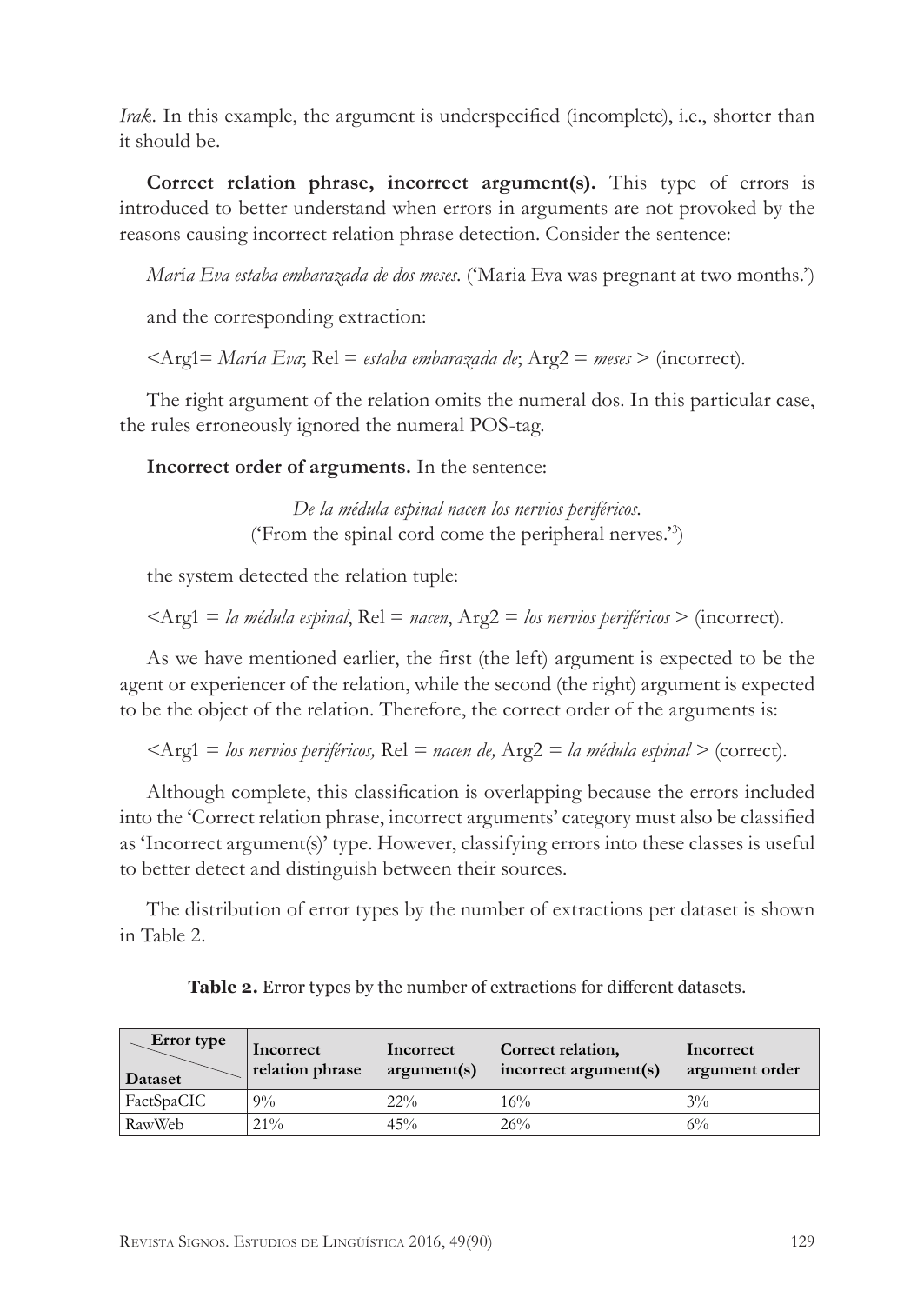As one can see, the distributions of the error types for the two datasets are similar. We have mentioned above that some errors in arguments can result from errors in relation phrase detection. One can observe that the number of extractions with erroneous relation phrases and extractions with correct relations but incorrect arguments together is nearly the same as the number of extractions with incorrect arguments. Further, the number of extractions with incorrect relation phrases is nearly half of the number of extractions with incorrect arguments for both datasets. Hence, solving the problems in the relation phrase detection is very likely to correct a substantial number of errors in argument detection. Therefore solving the problems in relation phrase extraction should be given high priority.

On the other hand, errors in argument order are the least common for both datasets.

#### *5. Main sources of errors, and possible solutions*

In this section, we analyze the issues that cause the errors in information extraction. Some of the issues, namely, N-ary relations, non-contiguous relation phrase, overspecified relation phrase, and incorrect POS-tagging, have been introduced by Fader et al. (2011). However, after a thorough analysis of each error in the extractions returned by ExtrHech on the two datasets, we identified several other major issues. We also describe the previously mentioned issues in more detail. Our list is not exhaustive, and some other issues might be detected in a larger dataset or a dataset that includes texts with unusual language structures, such as poems. However, we assume that those issues are not common and could be included into the group 'Other' of our classification. Below, we give a list of the identified issues with examples and suggest solutions.

#### 1) **Underspecified noun phrase.** For the sentence:

*La agrupación de seres humanos en un mismo espacio favoreció el intercambio de conocimientos.*

('The grouping of human beings in the same place favored the interchange of knowledge.')

one would expect the following extracted relation:

<Arg1 = *la agrupación de seres humanos en un mismo espacio*;

Rel = *favoreció el intercambio de*; Arg2 = *conocimientos*>.

However, the system generated the extraction:

<Arg1 = *un mismo espacio*; Rel = *favoreció el intercambio de*; Arg2 = *conocimientos*>,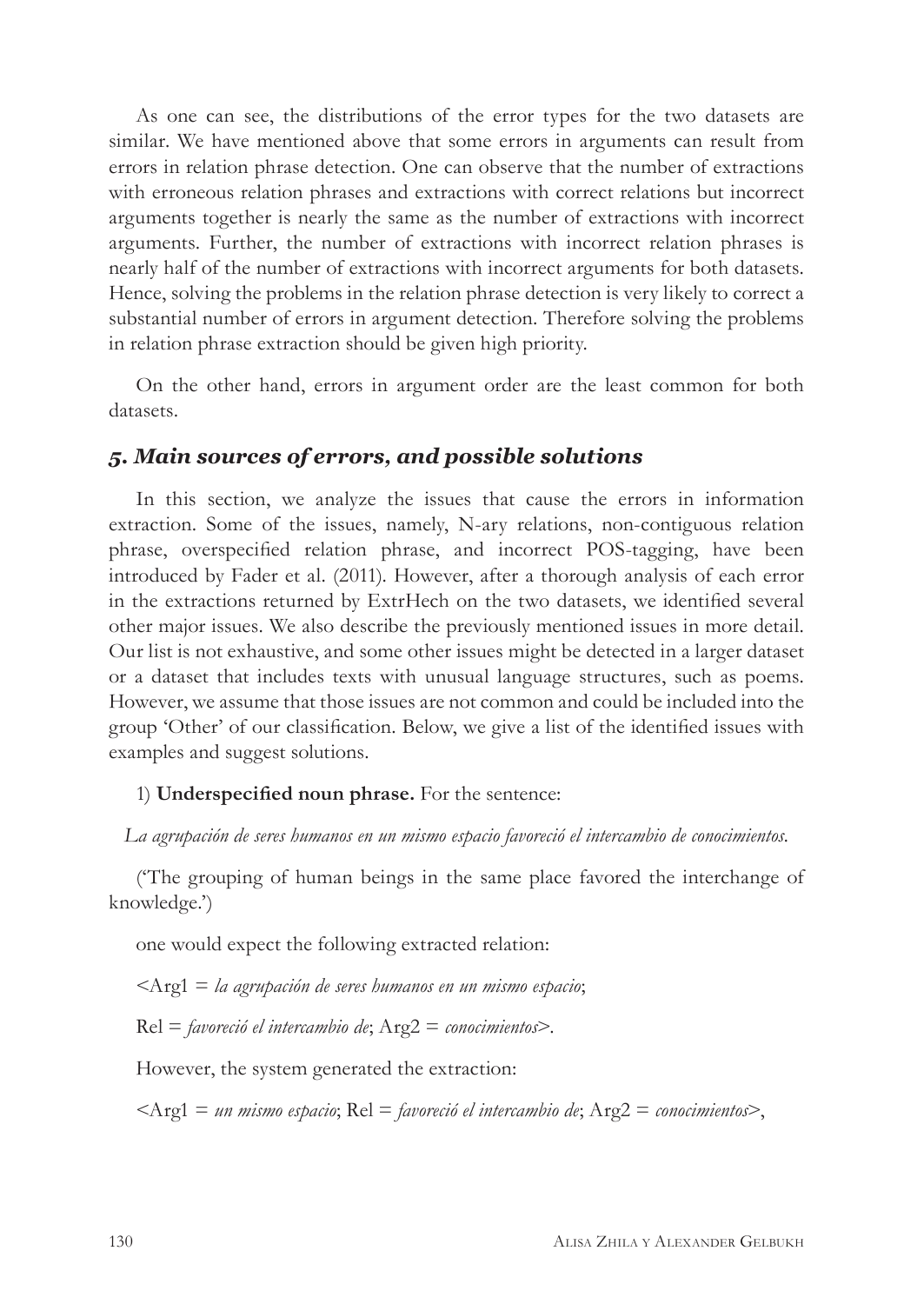where the first argument *un mismo espacio* is underspecified: it is a dependent part of the complete argument *la agrupación de seres humanos en un mismo espacio*.

To prevent underspecification of noun phrases, either more complex POS-based rules should be introduced or syntactic analysis can be added to the preprocessing stage. Yet introduction of syntactic parsing as an additional preprocessing procedure will inevitably increase the running time and computational cost of information extraction.

#### 2) **Overspecified verb phrase.** Consider the sentence:

*La Botánica ha logrado analizar las características de la vegetación*. ('The Botany has achieved analyzing the characteristics of the vegetation.')

The corresponding extracted tuple reads:

<Arg1 = *la Botánica*; Rel = *ha logrado analizar las características de*; Arg2 = *la vegetación*>.

The relation phrase *ha logrado analizar las características de* is extracted in accordance with the condition of the longest match for a verb phrase. In fact, the relation phrase should be shorter: *ha logrado analizar.* The correct corresponding extracted tuple is:

<Arg1 = *la Botánica*; Rel = *ha logrado analizar*; Arg2 = *las características de la vegetación*>.

This example shows how an error in relation detection leads to an error in argument detection: overspecification of the relation led to underspecification of the argument. The solution suggested by Fader et al., (2011) is, first, to perform a massive information extraction on a large corpus, and then to consider only the relations with frequencies above a certain threshold as valid relations. They compiled a dictionary of about 2 million 'valid' relations and looked up each proposed relation in the dictionary ('lexical constraint'). However, 23% of missed extractions in their work were filtered out by this constraint. This solution affects the ability of the system to extract arbitrary relations from the Web.

3) **Non-contiguous verb phrase.** As our analysis shows, this issue is closely related to the free word order in Spanish. For example, in the phrase:

*bajo cuyo nombre pueden entrar los sextants* 

*('*under whose name can appear the sextants')

the relation phrase should be *pueden entrar bajo el nombre de*. It is non-contiguous in the source text, some parts of it preceding other parts. This is a complex language phenomenon difficult to treat even by modern syntactic parsers.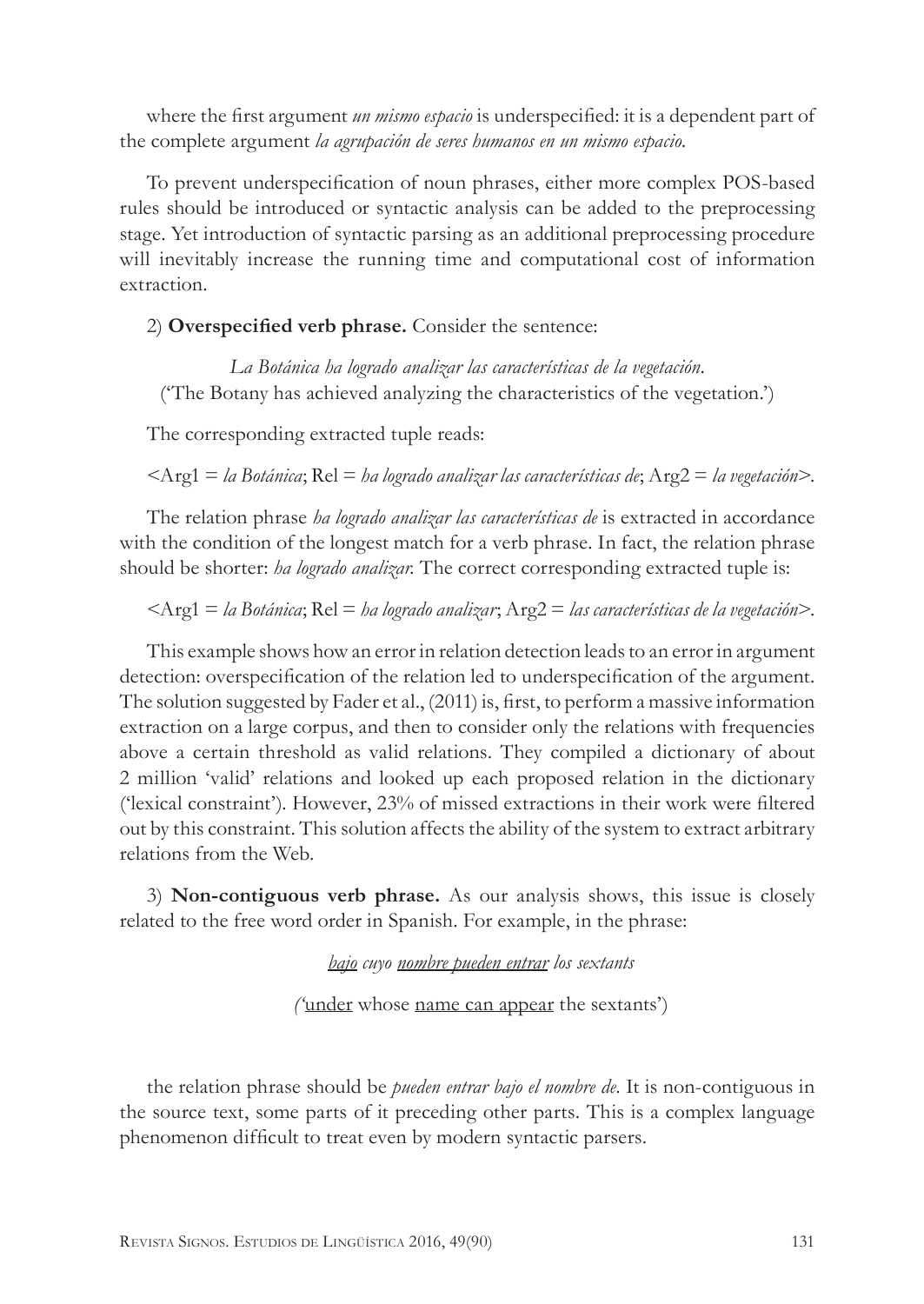4) **N-ary relation or preposition.** This issue comprises two similar phenomena. First, there are prepositions requiring more than one object, such as *entre* 'between':

*En América la agricultura inició entre el 8000 y el 5000 a.C. ('In America the agriculture* began between (the) 8000 and (the) 5000 B.C.')

In this case the expected extraction is

 $\langle A_{\text{rg}}^2 \rangle = \frac{1}{4}$  agricultura; Rel = *inició entre*; Arg2 = *el 8000* y *el 5000 a.C.* 

where the coordinate structure *el 8000 y el 5000 a.C.* is governed by the preposition *entre* and should not be broken into two arguments. Yet according to our current treatment of conjunctions described in Section 3.1, the system splits the right argument into two:

$$
\langle \text{Arg1} = la agricultura; \text{Rel} = inició entre; \text{Arg2} = el 8000 \rangle
$$
  

$$
\langle \text{Arg1} = la agricultura; \text{Rel} = inició entre; \text{Arg2} = el 5000 \rangle,
$$

which leads to two incorrect extractions. This issue can be resolved by introducing an auxiliary dictionary of prepositions that suppresses argument splitting by a conjunction. Non-binary relations are another source of extraction errors, that is, the relations that connect more than two entities. For example, in the sentence:

> *El pueblo griego nos dejó como herencia la democracia.* 'The Greek people left us as heritage (the) democracy.'3

the relations between the components are:



Therefore, the extraction:

<Arg1 = *el pueblo griego*; Rel = *nos dejó*; Arg2 = *herencia*>

is incorrect. The current approach to information extraction considers only binary relations. Hence, this issue cannot be covered within this approach.

5) **Conditional subordinate clause** or an adverb that affect the semantics of the original sentence. Consider the sentence:

*Los primeros homínidos eran recolectores y sólo comían carne cuando encontraban los restos abandonados por otros animales*. ('The first hominids were gatherers and only ate meat when (they) found the leftovers abandoned by other animals.')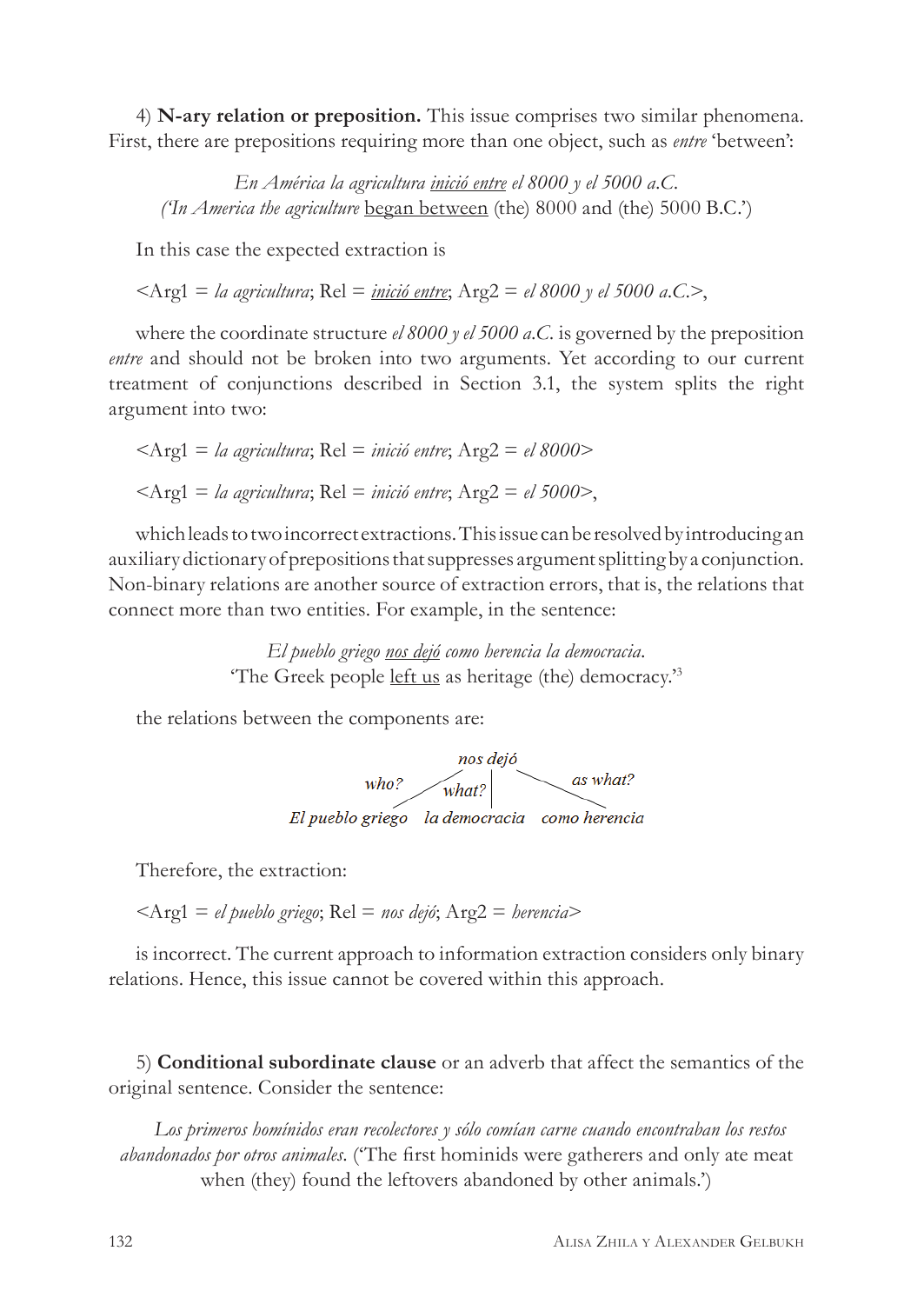The sentence tells us that the first hominids ate meat only under some specific conditions, namely, when they encountered leftovers. Therefore, the extraction:

$$
\langle Arg1 = \textit{los primeros homínidos}; Rel = \textit{sólo comían}; Arg2 = \textit{restos}\rangle
$$

does not reflect the meaning conveyed by the sentence, although it seemingly makes sense. In fact, the relation presented in the sentence is non-binary and should be skipped or ignored within the current approach to Open IE. This can be solved by introducing an auxiliary dictionary of conditional phrases, which is not resourceconsuming.

6) **Incorrectly resolved relative clause.** This issue concerns resolution of prepositional relative clauses, such as in:

*El lugar en el que florecieron las culturas más desarrolladas del México antiguo* ('The place in (the) which flourished the most developed cultures of ancient  $Mexico<sup>3</sup>$ ,

<Arg1 = *el lugar*; Rel = *florecieron*; Arg2 = *las culturas*>.

The correct extraction would be:

<Arg1 = *las culturas más desarrolladas del México antiguo*; Rel = *florecieron en*; Arg2 = *el lugar*>.

The source of this type of errors is the complex syntactic structure of the sentence itself. Therefore, their solution requires syntactic analysis.

7) **Incorrectly resolved coordinate structures.** As described in Section 3.1, ExtrHech breaks coordinate structures into separate extractions. It usually does it correctly when the conjunction occurs either between relation phrases or between the arguments of a relation. However, when a conjunction occurs within an argument, it may be resolved incorrectly:

*los cambios climáticos que crearon un ambiente propicio para la reproducción y la selección de plantas*. ('the climatic changes that created an environment appropriate for the reproduction and the selection of plants.')

The correct pair of relations conveyed by this phrase is:

<Arg1 = *los cambios climáticos*; Rel = *crearon un ambiente propicio para*; Arg2 = *la reproducción de plantas*>, <Arg1 = *los cambios climáticos*; Rel = *crearon un ambiente propicio para*; Arg2 = *la selección de plantas*>.

Yet the system erroneously extracts the following tuples: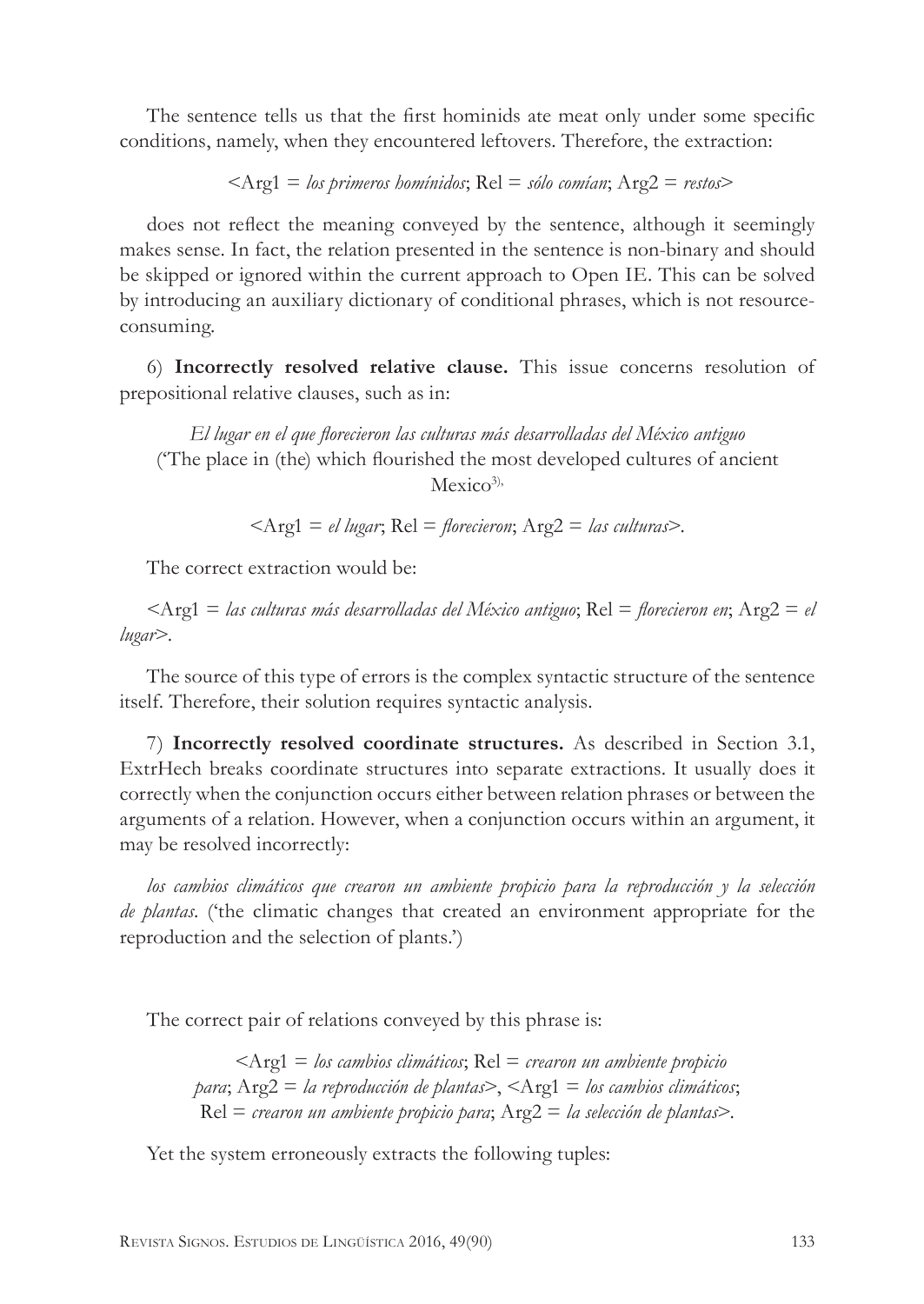<Arg1 = *los cambios climáticos*; Rel = *crearon un ambiente propicio para*; Arg2 = *la reproducción*>, <Arg1 = *los cambios climáticos*; Rel = *crearon un ambiente propicio para*; Arg2 = *la selección de plantas*>,

where the first extraction lacks the dependent part of the second argument, thus leaving it underspecified. This phenomenon can be treated by selective application of relation component splitting at coordinating conjunctions. This can be done by syntactic parsing the sentences where a conjunction occurs between noun phrases. Selective syntactic parsing triggered by a certain POS-tag sequence is a better solution than parsing of all sentences. Further analysis is needed to determine how many sentences include a coordinating conjunction between noun groups and whether this approach will solve a significant amount of errors at a lower cost than the syntactic parsing of all sentences.

8) **Inverse word order.** This phenomenon occurs when the dominating word order Subject–Verb–(Indirect)Object is inversed to (Indirect)Object–Verb–Subject:

> *De la médula espinal nacen los nervios periféricos*. ('From the spinal cord originate the peripheral nerves')

Currently our system is designed to process only the direct word order. This leads to incorrect extractions:

<Arg1 = *la médula espinal; Rel = nacen; Arg2 = los nervios periféricos>.*

This illustrates the 'Incorrect argument order' type of errors.

9) **Incorrect POS-tagging.** This issue occurs at the preprocessing stage and results in errors in extractions at a later stage. For example, in the sentence:

> *La soldada tapa resguarda un rico cóctel cardiosaludable* ('The soldered tap preserves a rich heart-healthy cocktail')

the word *soldada,* which in this sentence is an adjective ('soldered'), was tagged as a noun ('soldier'). Consequently, the left argument could not be matched by the expression (2) and the extracted tuple was affected by underspecification of the argument:

$$
\langle \text{Arg1} = \text{tapa}; \text{Rel} = \text{resguarda}; \text{Arg2} = \text{un rico córtel cardiosaludable} \rangle.
$$

Currently, information extraction errors caused by this issue are inevitable, because even the state-of-the-art morphological analyzers commit errors in POS-tagging. The good news is that, as we show in the next section, it is one of the least common sources of errors.

The issues listed above caused errors on both datasets: FactSpaCIC and RawWeb. Below we describe some issues that did not occur in the grammatically correct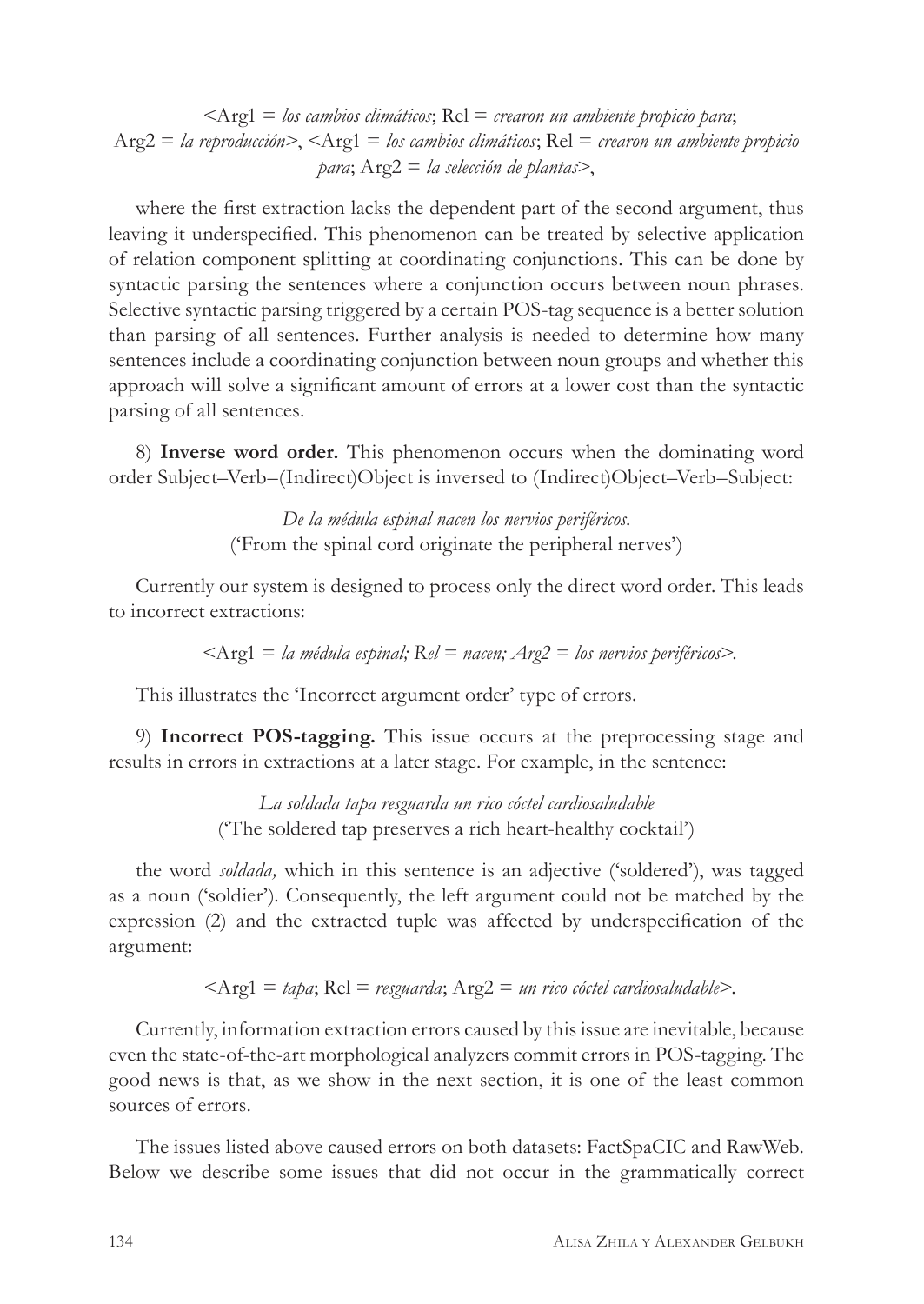dataset FactSpaCIC (possibly due to its limited size), yet they occurred on the (larger) RawWeb dataset.

10) **Grammatical errors.** Grammatical errors in the original text, mainly in syntax and punctuation, also lead to incorrect extractions generated by our system. For example, the sentence:

*En aquellos dias como en casa hay jardin con muchos arbolitos nos encanta andar trepado prrrr es una delicia* ('In those days as at home there is a garden with many trees we love climbing trees prrrr it's a delight'3 )

lacks various punctuation marks, which hinders its understanding even by human readers. In this case, the system was unable to generate correct extractions. Since grammatical errors in real-world texts are inevitable, so far there is no obvious solution for this issue.

11) **Others: idioms, relations involving adjectives, etc.** About 7.5% of errors were caused by issues that were classified neither into one of the above classes nor into specially introduced classes, because of their low frequency. For example, in the sentence:

> *Maradona prepara la lista para enfrentar a España* ('Maradona prepares the list for withstanding (to) Spain')

the last preposition a is not matched by the rule (1). Low frequency of errors caused by such issues does not justify endeavors targeted specifically at their solution.

## **6. Discussion**

In this section, we analyze to what extent errors of each type are caused by each issue, and solutions to which issues would produce higher improvement at a lower cost.

Figure 2 shows what types of errors are caused by each issue, where numbers 1 to 11 correspond to the classification presented Section 5. The columns labeled with R correspond to the errors encountered in the RawWeb dataset. The columns labeled with F correspond to the FactSpaCIC dataset (issues 10 and 11 were not encountered in FactSpaCIC; the former, due to *a priori* grammatical correctness of the dataset, and the latter, likely because of its simplified school textbook language and small size).

As one can observe, issues 2, 3, 4, and 6 have quite similar distributions of the types of errors between the datasets. This is a good indication of what types of errors could be treated by targeting at the issues of this group. The distributions for issues 1, 7, 8, and 9 are also quite similar between the datasets, despite an additional type of errors encountered for each issue in the RawWeb dataset. This can be explained, first, by a larger size of this dataset and, second, by the wider variation of language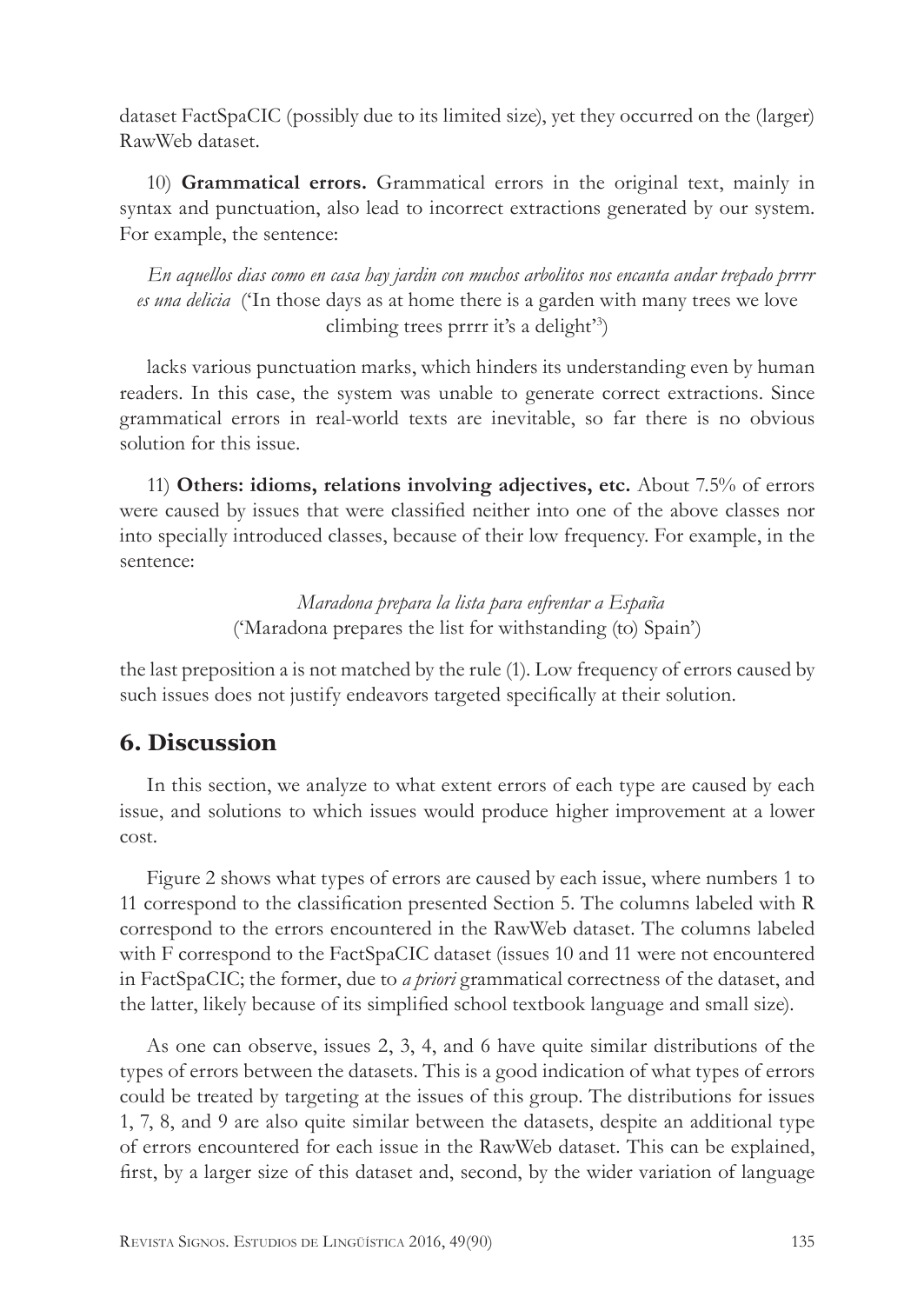constructions used in Web forums or comments. Hence, these two groups of issues support the hypothesis that certain issues are prone to raise errors of certain types in any dataset.



**Figure 2**. Distribution of types of errors by issues for each dataset. R stands for the RawWeb dataset, F for FactSpaCIC. The issues are indicated with numbers: 1: underspecified noun phrase, 2: overspecified verb phrase, 3: non-contiguous verb phrase, 4: N-ary relation, 5: conditional clause, 6: relative clause, 7: coordinate structure, 8: inverse word order, 9: incorrect POS-tagging, 10: grammatical errors, 11: others.

From Figure 2, it might seem that the issue 5 has different distributions of error types for the two datasets. However, Figure 3a shows that the total count of errors caused by the issue 5 (conditional clause) is as low as 2, i.e., the FactSpaCIC dataset simply does not provide sufficient data on this issue. Since conditional clauses are ubiquitous in texts, we can expect that the errors caused by this issue will generally have a distribution similar to the one in the RawWeb dataset, where 10 errors of this type were observed (Figure 3b).

As expected, incorrect extractions caused by grammatical errors in original sentences (issue 10) are only encountered in RawWeb. Other issues (11) embrace diverse phenomena that were not encountered in FactSpaCIC, but were encountered in RawWeb with a frequency insufficient to allow their detailed description and classification.

Now that we have discussed the similarities and differences in distributions of errors between the datasets, let us take a closer look at the sources of errors and possible solutions.

There are several groups of issues that mostly cause errors of a particular type. As shown in Figure 2, overspecified verb phrases (2) and N-ary relations and prepositions (4) mostly affect the relation phrase detection and, consequently, the argument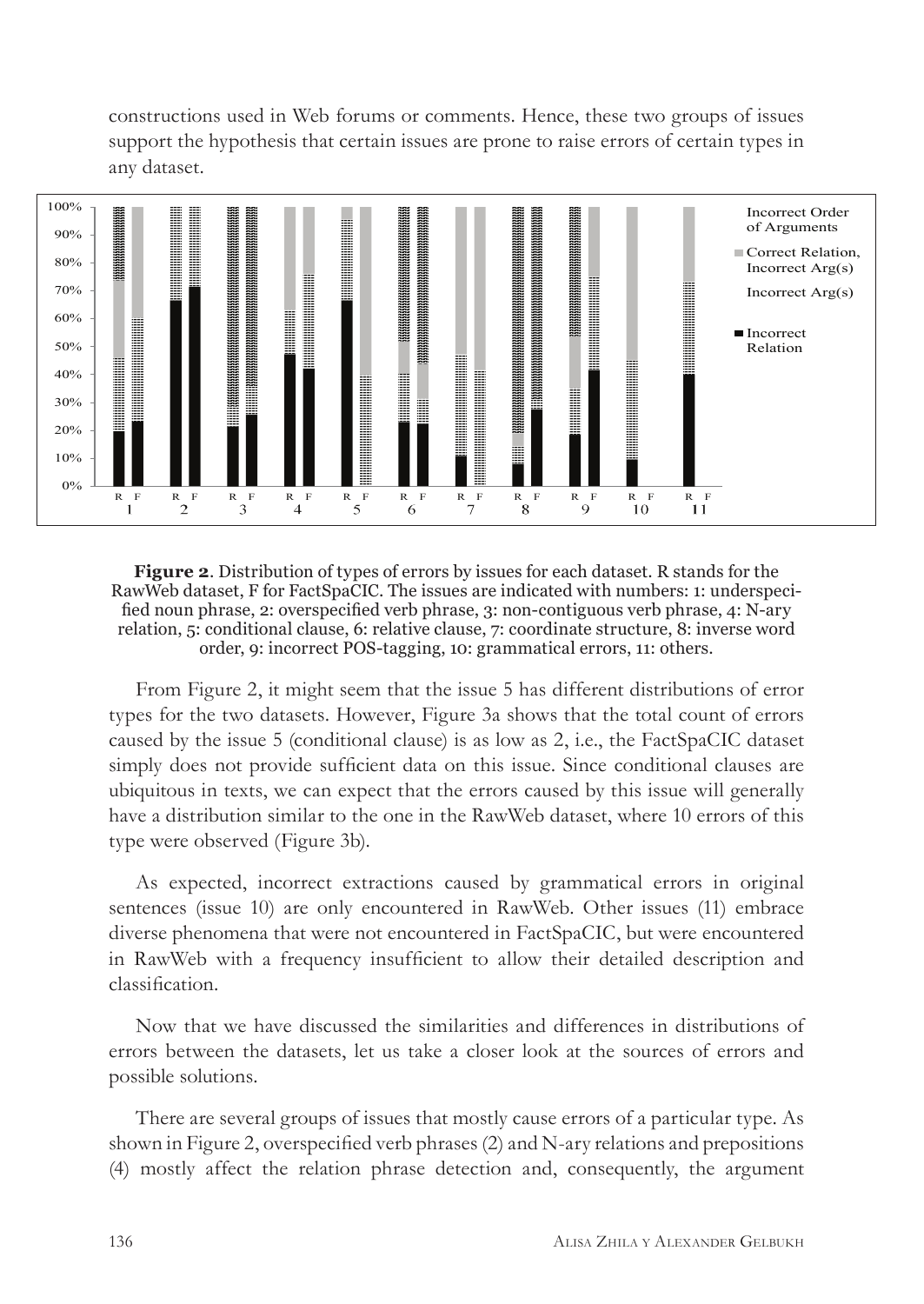detection (as explained in Section 4). Therefore, elimination of the corresponding sources will significantly reduce the number of errors of these types. However, it is not clear whether these issues can be solved by introducing syntactic analysis alone or whether they need an introduction of lexical knowledge, e.g., a list of N-ary prepositions (which seems feasible) or even a list of verbs with N-ary government, such as *dar algo a alguien* 'give something to somebody' (which is an open problem).

Non-contiguous verb phrases (3) and inverse word order (8) mostly cause errors in the order of arguments. This can be approached by adding rules for inverse order detection, e.g., checking for a preposition before the left noun phrase. We have tried a straightforward implementation of this rule, but it raised incorrect extractions in other sentences, as in:

> *Uno de los inspectores se dejó llevar por su experiencia* (similar in structure to 'One of the inspectors has acted by the rules'3)

that looks similar to a passive construction, and the corresponding erroneous extraction:

$$
\langle \text{Arg1} = \text{su} \text{ experiencia}; \text{Rel} = \text{se dejó llevar por}; \text{Arg2} = \text{de los inspectores} \rangle,
$$

which is, again, an incorrect argument order error, now found in a sentence with the direct word order. An efficient solution must be more complex. However, as Figure 3 shows, the incorrect argument order is the least common error type, primarily caused by the inverse word order phenomenon. According to Brown & Rivas (2011), Verb– Subject word order is much less common for Spanish than Subject–Verb word order (for example, 4% vs. 47% for Puerto Rican Spanish). This leads to the conclusion that this issue can be left alone and only be approached as a side effect of a solution to a major issue.

Incorrect resolution of coordinate structures (7) mostly affects argument detection. This is an interesting observation since the mechanism of coordinate structure resolution is the same for conjunctions between verb phrases and noun phrases.

A similar situation is observed for grammatical errors (10): although they are expected to affect all components of the extractions, detection of arguments is affected more frequently than that of relation phrases. To verify this, further experiments with a larger dataset are needed. Grammatical errors are inherent to informal communication. A preprocessing stage of intelligent automatic grammar correction could solve this problem. However, this lies far beyond the area of information extraction.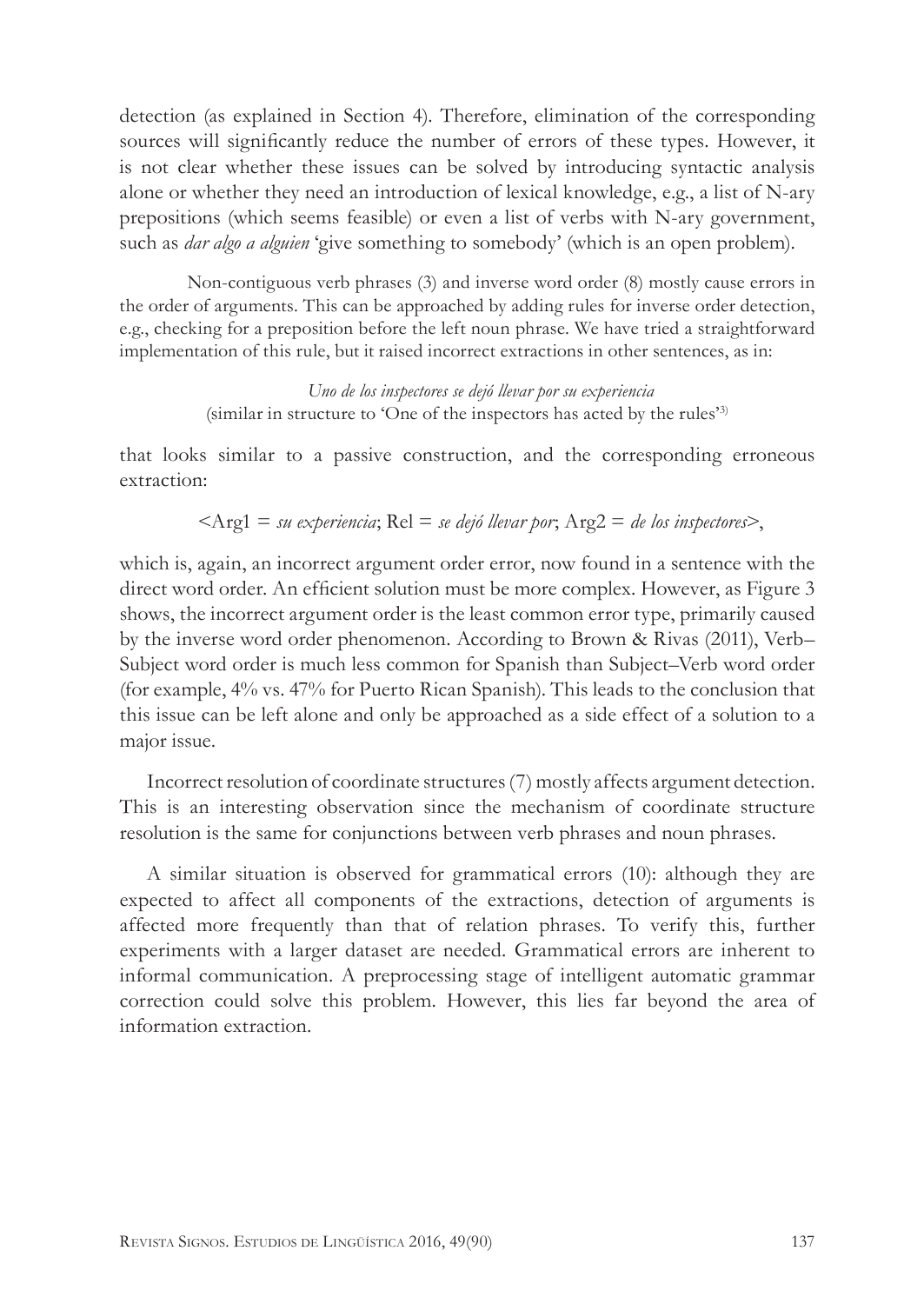

**Figure 3**. Counts of errors raised by each issue in FactSpaCIC (a) and RawWeb (b).

Noun phrase under-specification (1), relative clause resolution (6), and incorrect POS-tagging (9) have more or less even distributions of errors of all types. As discussed in Section 5, incorrect POS-tagging happens at the pre-processing stage of morphological analysis and is out of the scope of information extraction. Improvement of relative clause resolution and noun phrase boundary detection is much more complicated since these are complex language phenomena. Deeper syntactic analysis can help treat them correctly.

Other issues (11) that include a variety of problems might require a specific approach to each of them ranging from dictionaries of idioms to introduction of specific rules for syntactic parsing. Yet in our experiments their counts are low, which suggests that they are not common and their handling will not give substantial improvement.

To summarize, many errors could be eliminated by introducing syntactic analysis. However, syntactic parsing is computationally expensive. It would require conversion of a POS-tagged based system into a syntax-based system, losing the advantages in speed. A possible compromise between preserving the high-speed performance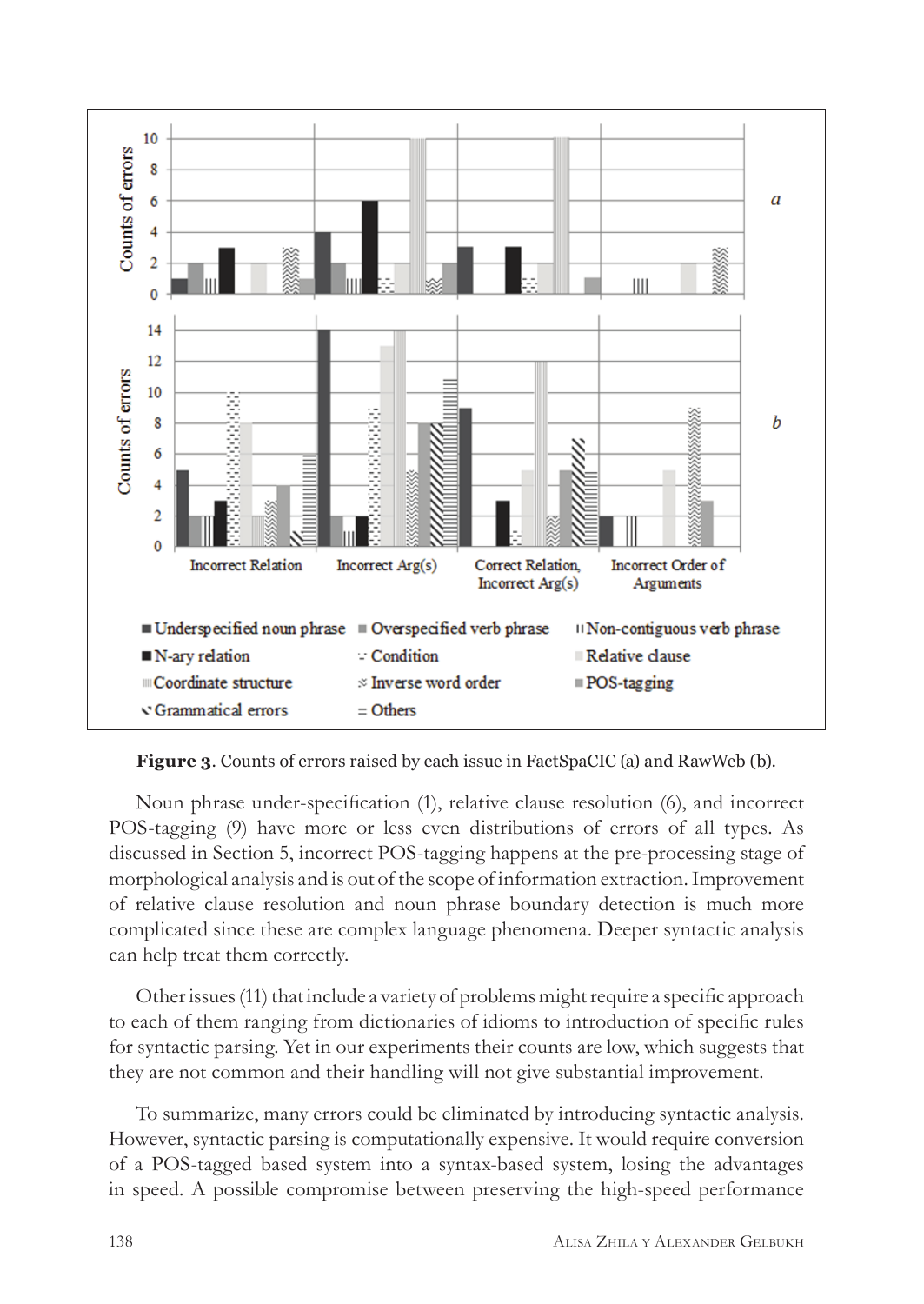of a POS tag-based approach and higher precision of a syntax-based approach is 'triggered' syntactic parsing. In this case, only sentences with a special structure, e.g., with a coordinating conjunction or a relative pronoun, will be fully parsed, and corresponding more complex rules will be applied. This is a promising direction for future work.

## **CONCLUSIONS**

We have analyzed in detail the errors typical to the method of Open IE based on heuristic rules over POS-tags. No detailed description or accurate classification of the errors had been reported before, although some types of errors along with some issues were mentioned by Fader et al. (2011), but not distinguished. We have distinguished between errors and their sources. We have classified all information extraction errors into four types based on the component of an extracted fragment where an error occurred: incorrect relation phrase, incorrect arguments, incorrect argument order, and incorrect arguments with correct relation phrase. This classification is complete: it covers all possible errors.

We have performed error analysis for two datasets: the FactSpaCIC dataset of grammatically correct verified sentences and the RawWeb dataset of texts directly extracted from the Internet. We have shown that the distributions of types of errors are similar for both datasets.

In addition, we have analyzed what problems and phenomena cause each type of errors. We described ten distinct and frequent issues, as well as minor issues grouped as 'others.' Among these issues, only the issue 'Grammatical errors in the original sentence' is specific to the Web-based dataset. We have also analyzed the distribution of errors by the issues and proposed directions for solutions.

Some directions seem more promising than others. First, a triggered syntactic analysis approach, when full syntactic parsing is performed only for sentences containing certain triggers (e.g., coordinating conjunctions or relative pronouns), could be a good compromise between the speed of a POS-based approach and the precision of a syntax-based one, solving a broad range of problems. Second, introduction of dictionaries of closed word classes, such as N-ary prepositions or subordinating conjunctions for conditional clauses, can solve a few issues at a lower cost in speed and implementation. Yet dictionaries of open word classes, such as verbs with N-ary government, do not seem to be a feasible solution.

In our future work, we plan to experiment with a larger dataset to detect with higher precision which group of issues is more frequent. We also plan to experiment with simplified syntactic representations (Sidorov, 2013, 2014) and more advanced features (Sidorov, Gelbukh, Gómez-Adorno & Pinto, 2014) and rules (Sidorov, Kobozeva, Zimmerling, Chanona-Hernández & Kolesnikova, 2014).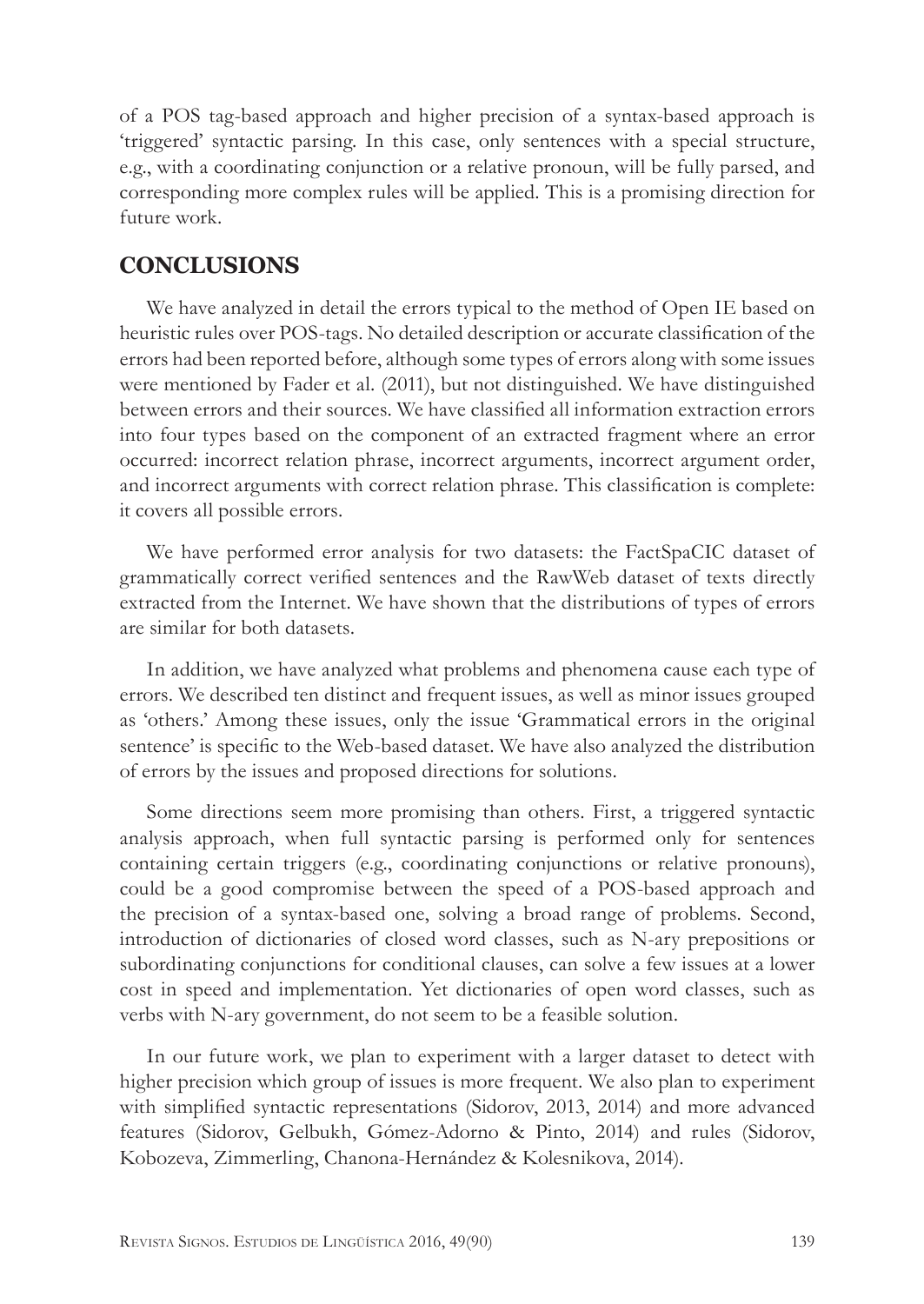#### **REFERENCES**

- Aguilar, H. (2012). *Extracción automática de información semántica basada en estructuras sintácticas*. Unpublished master's thesis, Instituto Politécnico Nacional, Mexico.
- Akbik, A. & Loser, A. (2012). *Kraken: N-ary Extractions in Open Information Extraction*. Proceedings of the AKBC-WEKEX 2012, 52-56.
- Banko, M., Cafarella, M. J., Soderland, S., Broadhead, M & Etzioni, O. (2007). *Open Information Extraction from the Web. Proceedings of the IJCAI 2007, 2670-2676.*
- Bast, H. & Haussmann. E. (2013). O*pen Information Extraction via contextual sentence decomposition.* Proceedings of the ICSC 2013, 154-159.
- Brown, E. & Rivas, J. (2011) Verb word-order in Spanish interrogatives: A quantitative analysis of Puerto Rican Spanish. *Spanish in context, 8*(1), 23-49.
- Castella Xavier, C., Souza, M. & Strube de Lima, V. (2013). *Open Information Extraction based on lexical-syntactic patterns.* Proceedings of the Brazilian Conference on Intelligent Systems, 189-194.
- Del Corro, L. & Gemulla, R. (2013). *ClausIE: Clause-based Open Information Extraction.* Proceedings of the World Wide Web Conference (WWW-2013), 355-366.
- Fader, A., Soderland, S. & Etzioni, O. (2011). *Identifying relations for Open Information Extraction.* Proceedings of the EMNLP 2011, 1535-1545.
- Etzioni, O., Banko, M., Soderland, S. & Weld, D. S. (2008). Open Information Extraction from the Web. C*ommun. ACM, 51*(12), 68-74.
- Gamallo, P. (2014). *An overview of Open Information Extraction.* Proceedings of the SLATE' 14, 13-16.
- Gamallo, P., Garcia, M. & Fernández-Lanza, S. (2012). *Dependency-based Open Information Extraction.* Proceedings of the ROBUS-UNSUP 2012, 10-18.
- Horn, C., Zhila, A., Gelbukh, A. & Lex, E. (2013*). Using factual density to measure informativeness of Web documents. Proceedings of the NoDaLiDA 2013;* Linköping Electronic Conference Proceedings, 85, 227-238.
- Kim, J. & Moldovan, D. (1993). *Acquisition of semantic patterns for Information Extraction from Corpora. Proceedings of the 9<sup>th</sup>* IEEE Conference on AI for Applications, 171-176.
- Kirkpatrick, M. (2011). *New 5 billion page Web index with page rank now available for free from common crawl foundation* [on line]. Available at: http://readwrite. com/2011/11/07/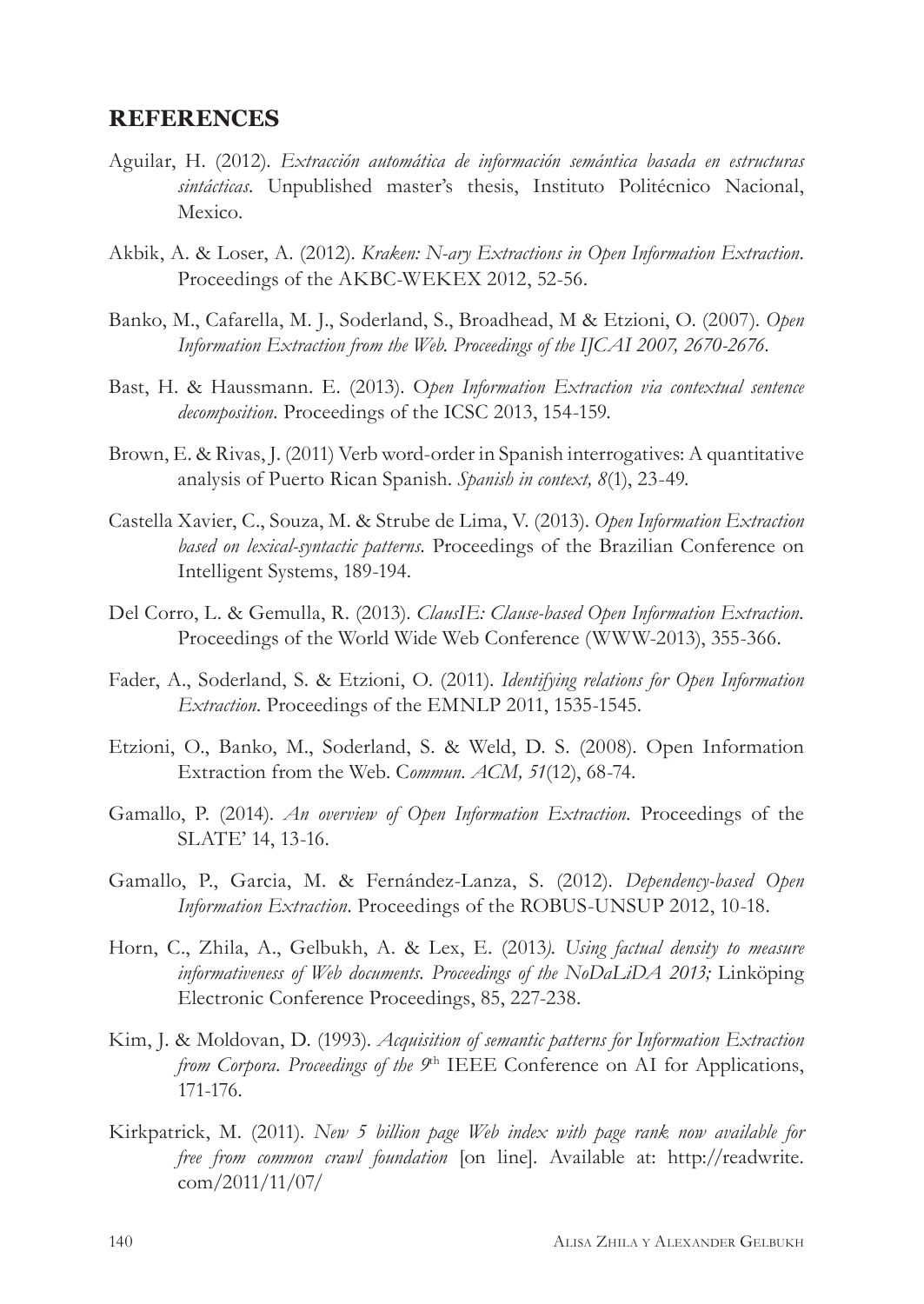- Landis, J. R. & Koch, G. G. (1977). The measurement of observer agreement for categorical data. *Biometrics*, *33*(1), 159-174.
- Mausam, Schmitz, M., Bart, R., Soderland, S. & Etzioni, O. (2012). *Open language learning for Information Extraction.* Proceedings of the 2012 Joint Conference on Empirical Methods in Natural Language Processing and Computational Natural Language Learning (EMNLP-CoNLL '12), 523-534.
- Padró, L., Collado, M., Reese, S., Lloberes, M. & Castellón, I. (2010). *FreeLing 2.1: Five years of open-source language processing tools.* Proceedings of the Seventh International Conference on Language Resources and Evaluation (LREC'10), 931-936.
- Riloff, E. (1996). *Automatically constructing extraction patterns from untagged text.* Proceedings of the AAAI 1996, 1044-1049.
- Sidorov, G. (2013). N-gramas sintácticos no-continuos. *Polibits*, 48, 69-78.
- Sidorov, G. (2014). Should syntactic N-grams contain names of syntactic relations? *International Journal of Computational Linguistics and Applications, 5*(1), 139-158.
- Sidorov, G., Kobozeva, I., Zimmerling, A., Chanona-Hernández, L. & Kolesnikova, O. (2014). Modelo computacional del diálogo basado en reglas aplicado a un robot guía móvil. *Polibits,* 50, 35-42.
- Sidorov, G., Gelbukh, A., Gómez-Adorno, H. & Pinto, D. (2014). Soft similarity and soft cosine measure: Similarity of features in vector space model. *Computación y Sistemas ,18*(3), 491-504.
- Soderland, S. (1999). Learning information extraction rules for semi-structured and free text. *Machine Learning, 34*(1-3), 233-272.
- Wu, F. & Weld, D. S. (2010). O*pen Information Extraction using Wikipedia.* Proceedings of the ACL 2010, 118-127.
- Zhila, A. (2014). *Open Information Extraction using constraints over part-of-speech sequences*. Unpublished doctoral dissertation, Instituto Politécnico Nacional, Mexico.
- Zhila, A. & Gelbukh, A. (2013). Comparison of Open Information Extraction for Spanish and English. *Computational Linguistics and Intellectual Technologies*, *12*(1), 794-802.
- Zhila, A. & Gelbukh, A. (2014). *Open Information Extraction for Spanish language based on syntactic constraints.* Proceedings of the ACL SRW 2014, 78-85.